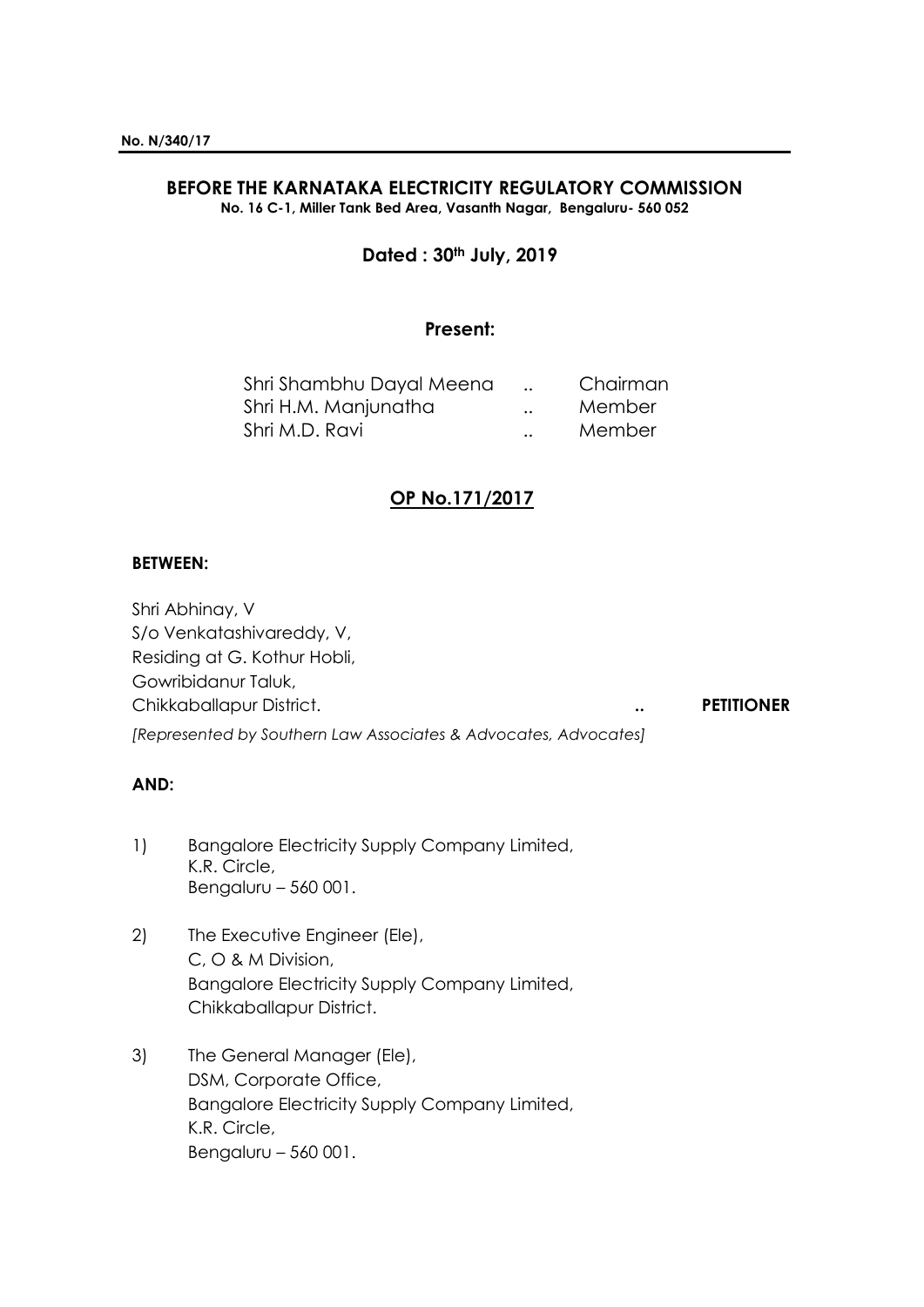4) The Assistant Executive Engineer, Rural Sub-Division, Vatada Hosahalli Division, Chikkaballaur District. **.. RESPONDENTS** *[Respondents represented by Just Law, Advocates]*

**\_\_\_\_\_\_\_\_\_\_\_\_\_\_\_\_\_\_\_\_\_\_\_\_\_\_\_\_\_\_\_\_\_\_\_\_\_\_\_\_\_\_\_\_\_\_\_\_\_\_\_\_\_\_\_\_\_\_\_\_\_\_\_\_\_\_\_\_\_\_\_\_\_\_\_\_\_\_\_\_\_\_\_\_\_\_\_\_\_\_\_\_\_\_\_**

**- - - - - -**

## **ORDERS**

- 1) This Petition is filed under Sections 61, 62, 64 and 86(1)(f) of the Electricity Act, 2003, in substance praying to:
	- (a) set aside the communication dated 15.06.2017, issued by the  $2<sup>nd</sup>$ Respondent Executive Engineer (Ele), C,O & M Division, Bangalore Electricity Supply Company Limited (BESCOM), Chikkaballapur District (vide ANNEXURTE-X), terminating the Power Purchase Agreement (PPA) dated 14.03.2016, entered into between the 1st Respondent (BESCOM) and the Petitioner (vide ANNEXURE-C);
	- (b) restore the Power Purchase Agreement dated 14.03.2016 entered into between the First Respondent – BESCOM, represented by the Second Respondent and the Petitioner herein and apply the tariff determined under the said PPA, in the interest of justice and equity;
	- (c) direct the Respondent to issue approval for evacuation of Power of SRTPV installed by the Petitioner in the subject land, in the interest of justice and equity; and,
	- (d) pass such other Orders, as this Commission deems fit, in the facts and circumstances of the case.
- 2) The material facts, leading to filing of the present Petition, may be stated as follows: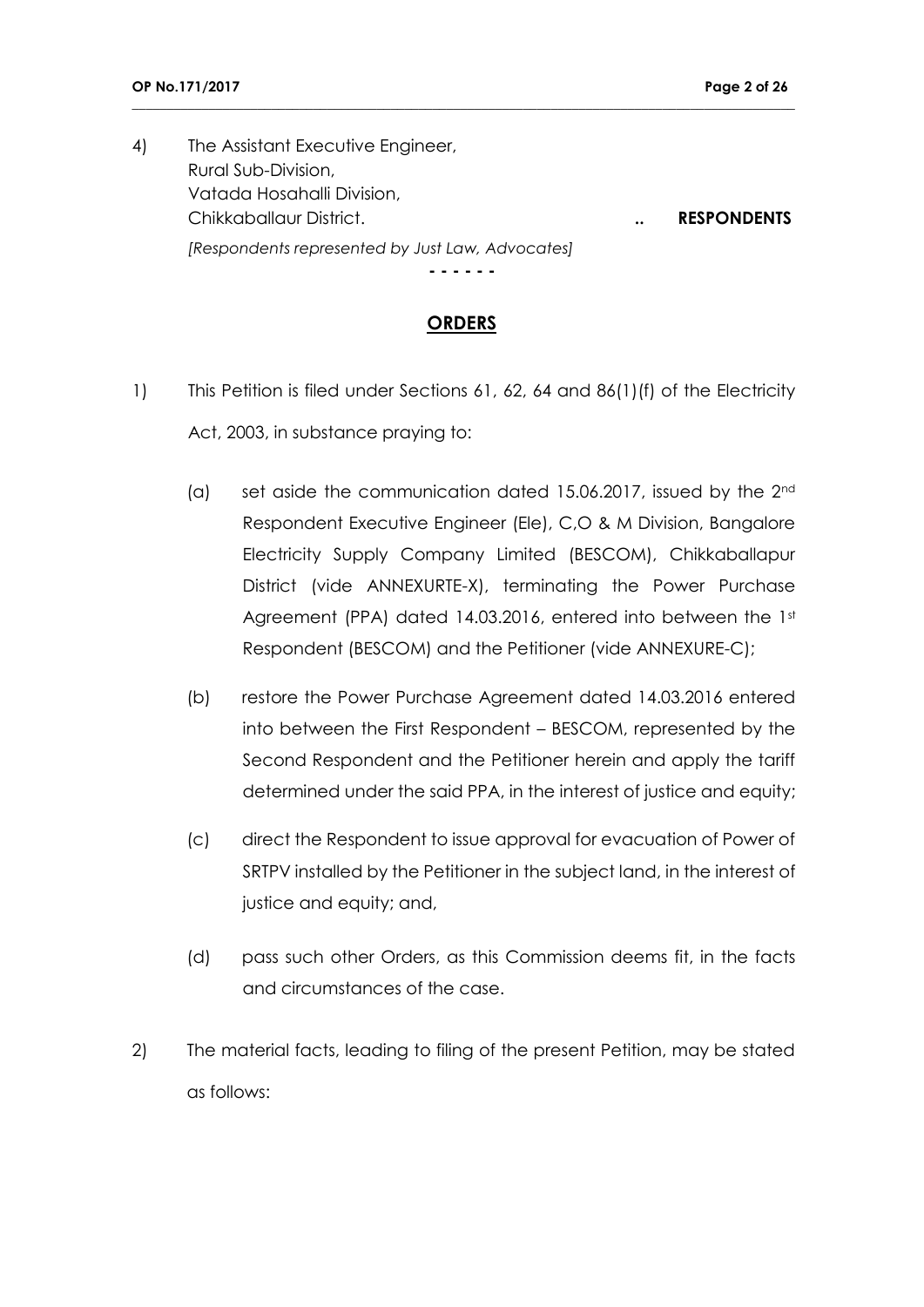(a) That, the Petitioner has entered into a PPA dated 14.03.2016 (ANNEXURE-C) with the 1st Respondent (BESCOM), for sale of Solar energy from the SRTPV system intended to be installed, as per the prevailing Guidelines and terms and conditions, for establishing a SRTPV system. That, the SRTPV system, intended to be installed, was on the roof top of a building under construction, as was allowed. That, the Petitioner was in the process of setting up that structure, for the purpose of Farming Button Mushrooms.

- (b) That, the Petitioner has produced the "*Consumer Guidelines for availing Grid Connectivity of Solar Rooftop PV System in BESCOM (On Net Metering basis)*" at ANNEURE-A. That, the Petitioner has produced the application dated nil, filed by him, expressing his intention to install the Grid-connected SRTPV system on Net Metering basis, as per ANNEXURE-B. That, on the basis of it, the 2nd Respondent issued the approval for installing a 500 kWp SRTPV system, vide letter dated 19.03.2016, as per ANNEXURE-D, with the terms and conditions stated therein. That, one of the terms was, this approval would be valid for 180 days from the date of approval and the SRTPV system was to be commissioned within this period, failing which the approval would be treated as cancelled.
- (c) That, throughout the period of execution and installation of the SRTPV system, the Respondents visited and inspected the site on numerous occasions and found that the SRTPV system and the structure were in compliance with the existing Guidelines and the Government Circular dated 28.03.2016. The Petitioner claims that, the said Government Circular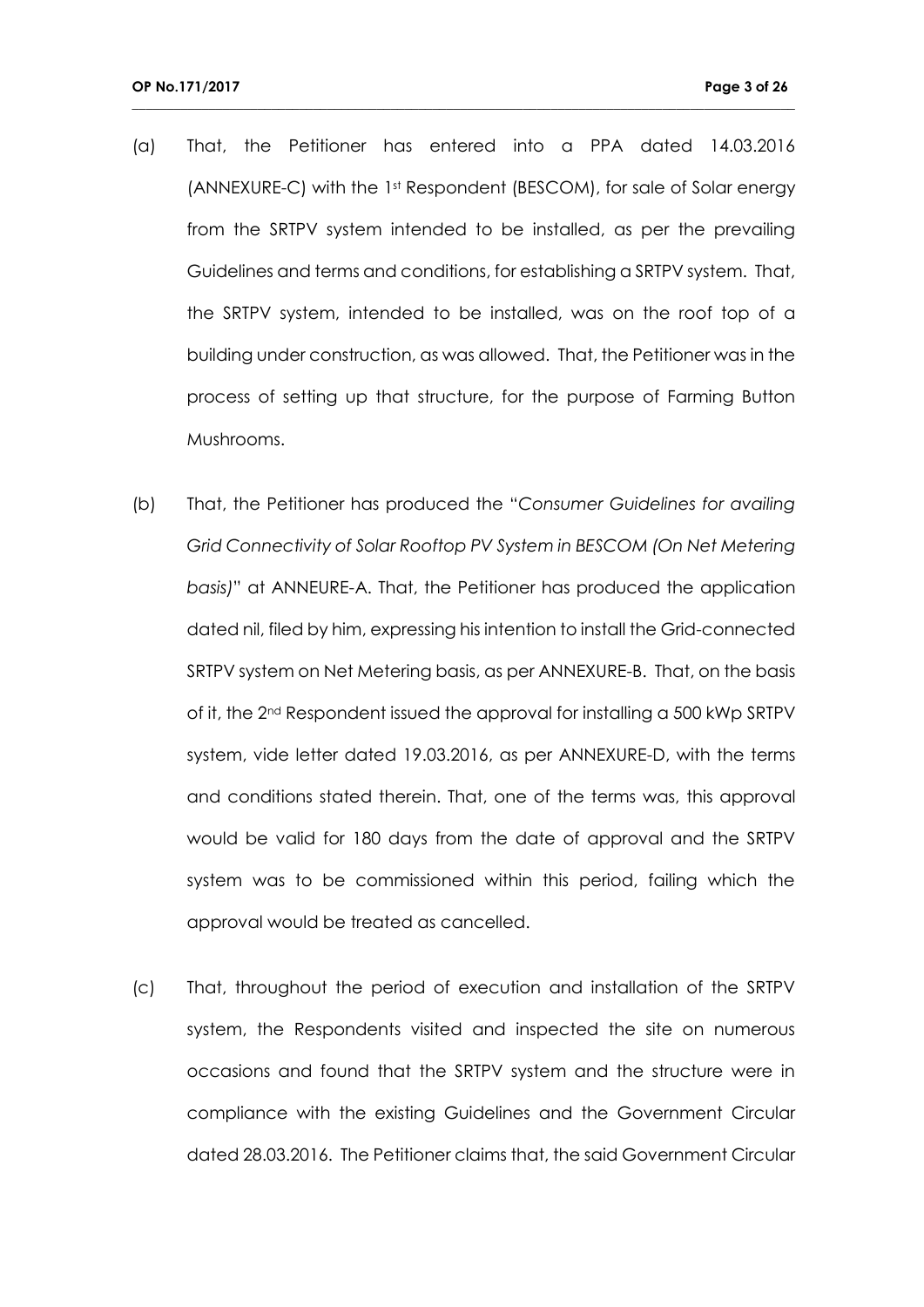dated 28.03.2016 is at ANNEURE-E. (But, ANNEXURE-E is a Circular issued by the 1st Respondent (BESCOM) and not the Government Circular referred to by the Petitioner.) It is stated by the Petitioner that, as he had complied with all the technical and interconnection requirements, the Respondents expressed their satisfaction on every date of inspection and the 2<sup>nd</sup> Respondent issued the letter dated 08.08.2016 (ANNEXURE-F), addressed to the chief Electrical Inspector. In furtherance of the said letter (ANNEXURE-F), the Chief Electrical Inspector issued letter of approval of the drawings dated 18.08.2016 (ANNEXURE-G), pertaining to the electrical installation of the SRTPV and other equipment.

- (d) That, the Petitioner, having completed the SRTPV system in accordance with all the technical and interconnection requirements and not having received any Notice of deficiency or non-compliance, submitted the Work Completion Report dated 22.08.2016 (ANNEXURE-H), in Format No.7, to the 2<sup>nd</sup> Respondent. That, within three working days from the date of receipt of the Work Completion Report, the SRTPV system should have been synchronized with the Grid by the concerned Sub-divisional / divisional Engineers, along with the MT (Metering Department) staff, as stated in Clause 33 of the Guidelines (ANNEXURE-A).
- (e) That, the Petitioner constructed / renovated the permanent structures at the site, to suit the requirements for installation of the SRTPV system and spent a sum of Rs.3,50,00,000/-. The Petitioner has produced the Photographs indicating the completion of the structure and the SRTPV system, as ANNEXURES – J, J1, J2 and J3.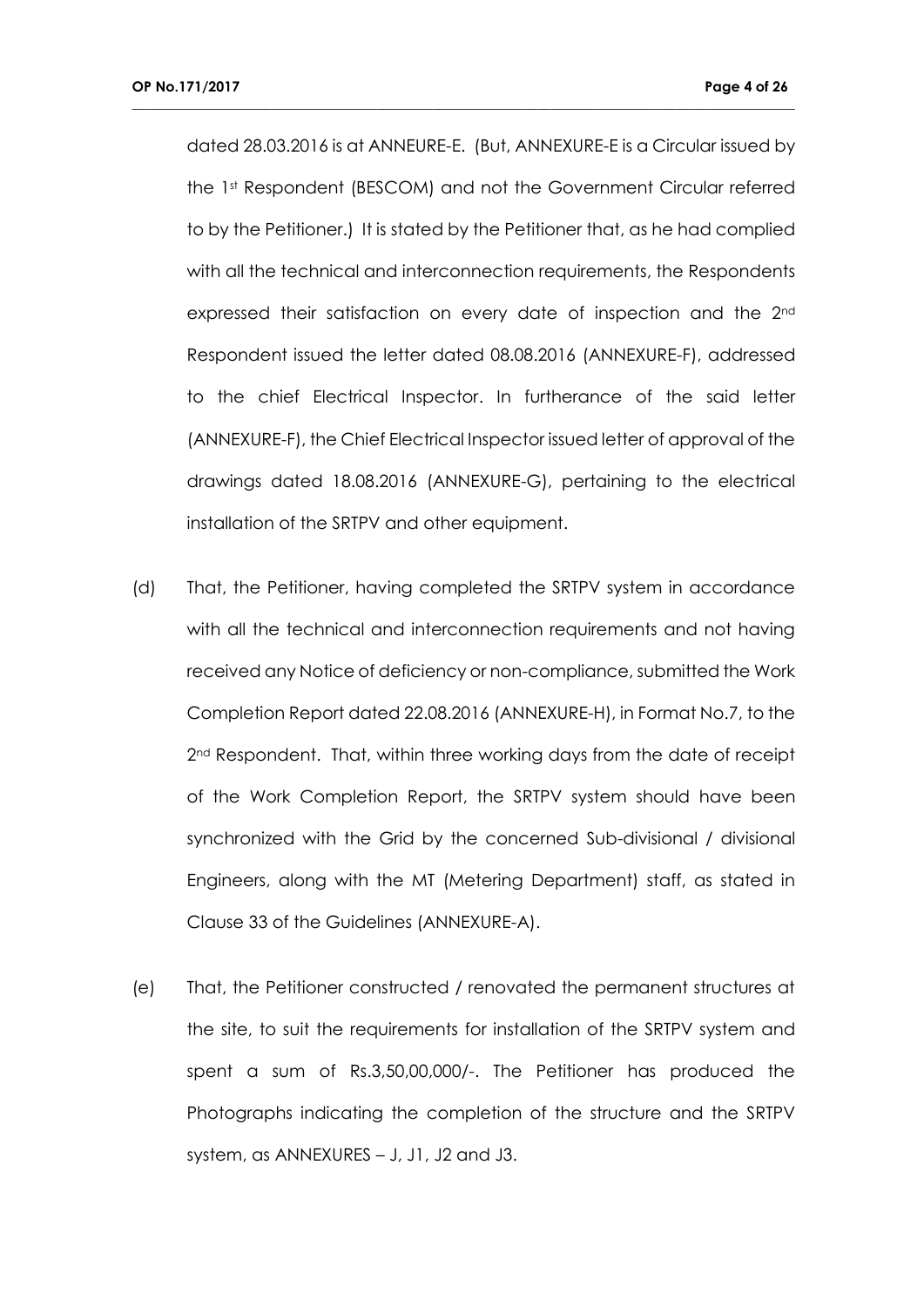(f) That, pursuant to the submission of the Work Completion Report, under Format No.7, the Chief Electrical Inspector conducted the final inspection on 30.08.2016. The Petitioner was awaiting the final clearance for commissioning the SRTPV system with the State Grid, however, to the shock and surprise of the Petitioner, he received a letter dated 02.09.2016 (ANNEXURE-K), cancelling the PPA dated 14.03.2016. That, this cancellation letter stated that, as per the observations made during the spot inspections by the 1st Respondent (BESCOM) officials, the structure was found to be not in compliance with the Government Circular dated 10.12.2015 and Government Order dated 17.08.2016. (The Petitioner has not produced the Government Circular dated 10.12.2015, but has produced the Government Order dated 17.08.2016, at ANNEXURE-L.)

**\_\_\_\_\_\_\_\_\_\_\_\_\_\_\_\_\_\_\_\_\_\_\_\_\_\_\_\_\_\_\_\_\_\_\_\_\_\_\_\_\_\_\_\_\_\_\_\_\_\_\_\_\_\_\_\_\_\_\_\_\_\_\_\_\_\_\_\_\_\_\_\_\_\_\_\_\_\_\_\_\_\_\_\_\_\_\_\_\_\_\_\_\_\_\_**

(g) Thereafter, the Petitioner has filed W.P.No.56961/2016 (ANENXURE-P) on 03.11.2016, before the Hon'ble High Court of Karnataka. The Hon'ble High Court passed an Order dated 16.03.2017 (ANNEXURE-R) in a Group of Writ Petitions, viz., W.P.No.51001/2016 and other connected cases, including W.P.No.56961/2016 filed by the Petitioner, setting aside the termination of the PPAs and directing the Respondents to issue a Show Cause Notice and to receive the explanation of the Petitioners and thereafter to pass appropriate Orders. Thereafter, the 1st Respondent (BESCOM) issued a Show Cause Notice dated 13.04,2017 (ANNEXURE-S) and received a reply dated 06.05.2017 (ANNEXURE-T) from the Petitioner and issued an official Memorandum dated 15.06.2017 (ANNEXURTE-X) rejecting the explanations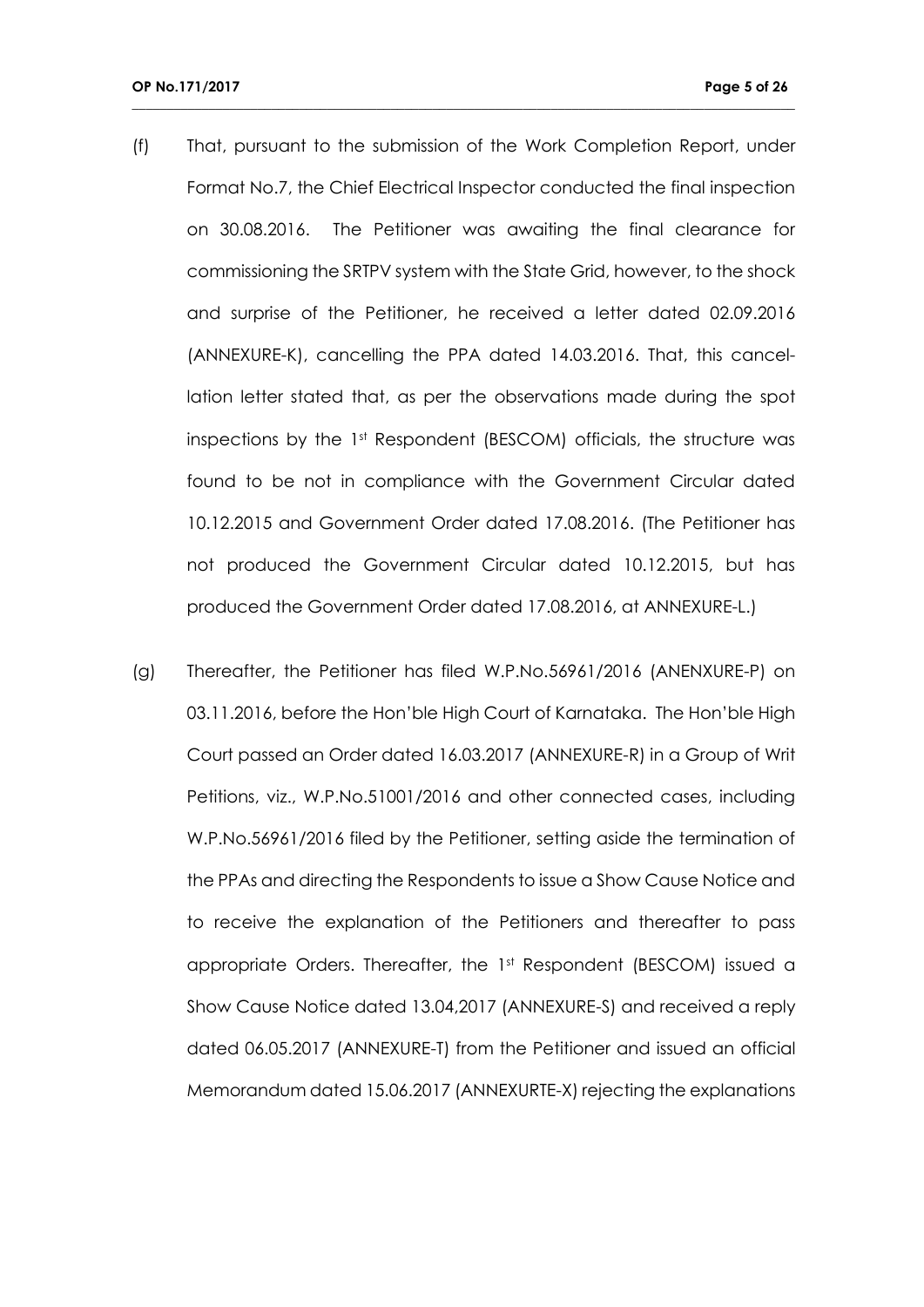given in the reply of the Petitioner and terminating the PPA with immediate effect. Thereafter, the Petitioner has filed the present Petition.

- 3) Upon issuance of Notice to the Respondents, Justlaw, Advocates, filed Vakalath of the General Manager, DSM, BESCOM, on behalf of the Respondents. The 1st Respondent (BESCOM) filed its Statement of Objections on 12.12.2017. The following is the gist of the objections raised by the Respondents:
- (a) That, the Petitioner has failed to comply with the requirements of the Guidelines laid down by the 1st Respondent (BESCOM) in "Consumer Guidelines for availing Grid connectivity of Solar Roof Top PV System in BESCOM (on Net-metering basis)". That, the signing of the PPA is contemplated under the said Guidelines, only after the completion of certain formalities set out in the Guidelines, which the Petitioner has failed to follow. That, in fact, based on the communication issued by the then Executive Engineer, it was found, upon investigation within the Respondent-Company, that the then Executive Engineer had deviated from following certain procedures set out by the Company. That, this clearly indicates that the Petitioner has entered into the PPA in question, by illegal actions and mechanization, which were fraudulent in nature, with a clear intent to rig the procedure contemplated under the Guidelines.
- (b) That, the Respondents launched the SRTPV Scheme on 07.11.2014 and the same was in conformity with the Solar Policy dated 22.05.2014, to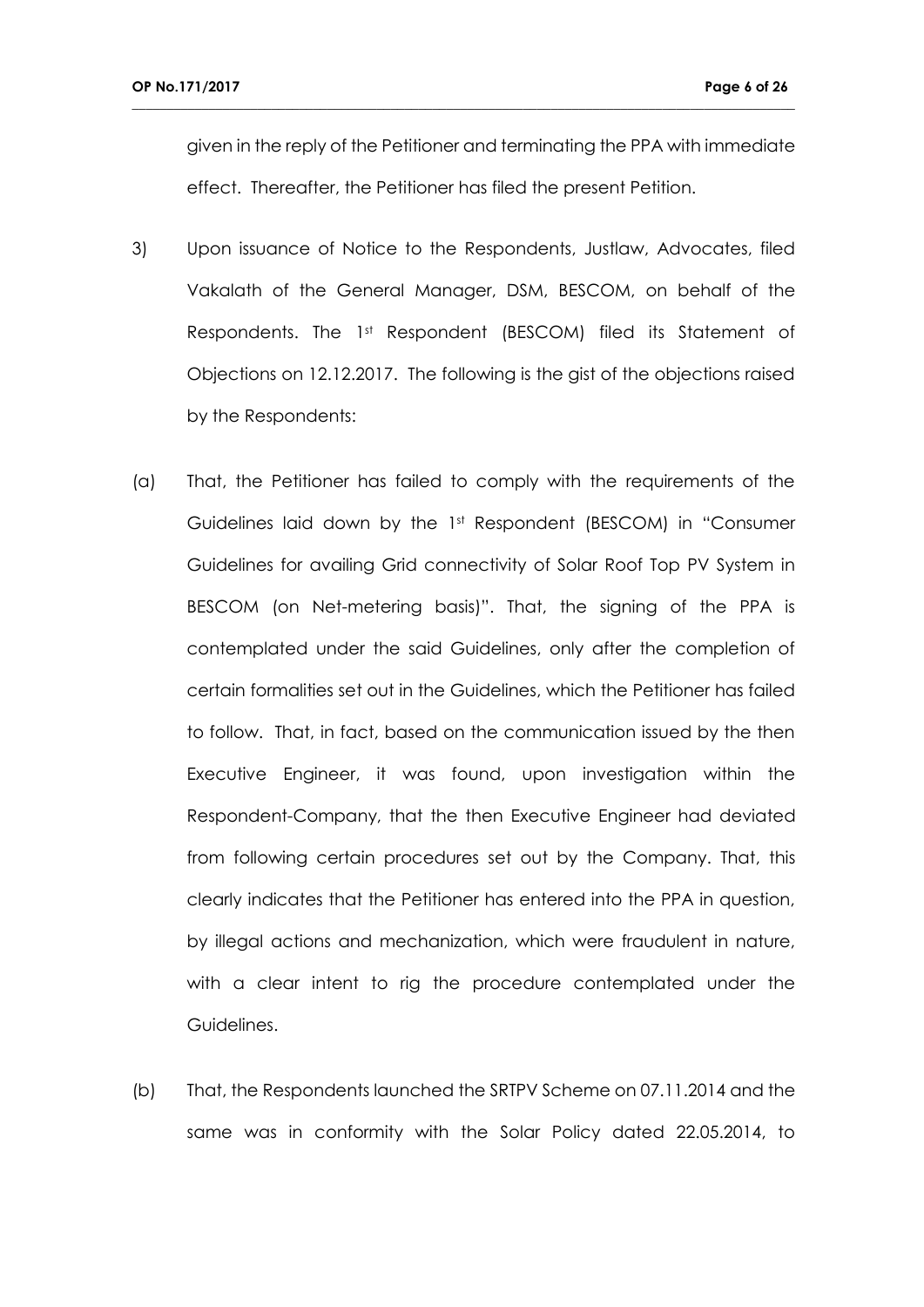encourage the Grid-connected SRTPV system. The object of encouraging the installation of the SRTPV system on roof-tops of the consumers, was to utilize the power generated locally by the power producer and the surplus power being fed into the Grid. The Respondents have produced the complete set of Guidelines for availing the Grid connectivity, with all the relevant Formats, as ANNEXURE – R1. As per these guidelines, a detailed procedure was set out for establishing the SRTPV connections, which included filing of an application - on line or off line, paying the requisite registration fees, scanning of applications, revenue verification and submission of technical feasibility report, obtaining of approval in Format No.5 for LT installations up to 50 kWp and in Format No.6 for HT installations of above 50 kWp, submission of Work Completion Report in Format No.7, along with all the necessary documents and thereafter, for inspection of safety procedure by the Assistant Executive Engineer, BESCOM or the Chief Electrical Inspector, as the case may be. Only thereafter, the step for execution of a PPA has been contemplated under Cluse-10 of the Guidelines.

**\_\_\_\_\_\_\_\_\_\_\_\_\_\_\_\_\_\_\_\_\_\_\_\_\_\_\_\_\_\_\_\_\_\_\_\_\_\_\_\_\_\_\_\_\_\_\_\_\_\_\_\_\_\_\_\_\_\_\_\_\_\_\_\_\_\_\_\_\_\_\_\_\_\_\_\_\_\_\_\_\_\_\_\_\_\_\_\_\_\_\_\_\_\_\_**

(c) That, the Petitioner filed, off line, application for Grid connectivity of the SRTPV system on 19.03.2016. However, prior to filing of the application itself, the Petitioner had entered into the PPA dated 14.03.2016 with the 1st Respondent (BESCOM), represented by Shri H.G. Ramesh, the then Executive Engineer (Ele), C,O & M Division, BESCOM, Chikkaballapur (2nd Respondent). On 19.03.2016, the said 2<sup>nd</sup> Respondent issued the approval in Format No.5 (ANNEXURE-D), for installation of 500 kWp SRTPV system,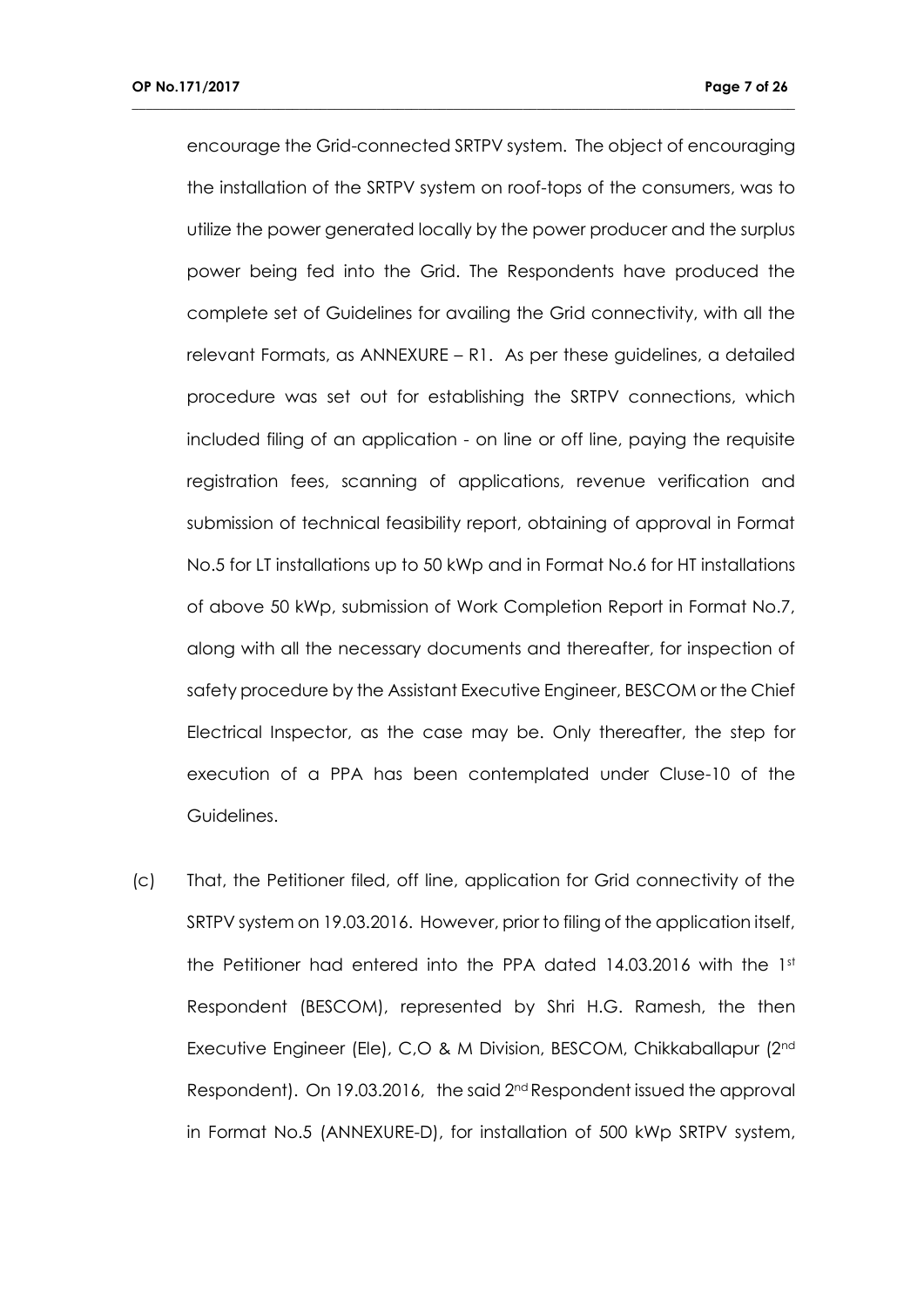without obtaining the Technical Feasibility Report. The Section officer concerned in the C, O & M Division, BESCOM, had issued a Technical Feasibility Report dated 23.03.2016 (ANNEXURE-R6) in Format No.4, reporting that the proposed SRTPV installation of the Petitioner was not technically feasible.

- (d) That, subsequently, on 18.08.2016, the Chief Electrical Inspector issued a communication (ANNEXURE-G) to the Petitioner, approving the drawing submitted by the Petitioner for the SRTPV system. That, the communication merely approved the drawings submitted by the Petitioner and intimated the Petitioner to furnish certain additional particulars, after which the inspection would be arranged. Thereafter, the Petitioner addressed a letter dated 22.08.2016 (ANNEXURE-H) to the Executive Engineer (Ele), BESCOM, Chikkaballapur, enclosing Format No.7, with incomplete particulars.
- (e) That, the Government of Karnataka, vide circular dated 10.12.2015, allowed the execution of the PPA in respect of roofs under construction, which are nearing completion, in order to provide an opportunity to buildings under construction, to design roofs, conducive for installation of Solar Panels. [*It may be noted that the said Circular dated 10.12.2015 was withdrawn by the Government of Karnataka, vide Notification dated 22.03.2016.*] On 17.08.2016, the Government of Karnataka was pleased to issue a communication addressed to all the Electricity Supply Companies (ESCOMs), clarifying the requirements of a roof top, qualifying to install a SRTPV system. That the said communication dated 17.08.2016 made it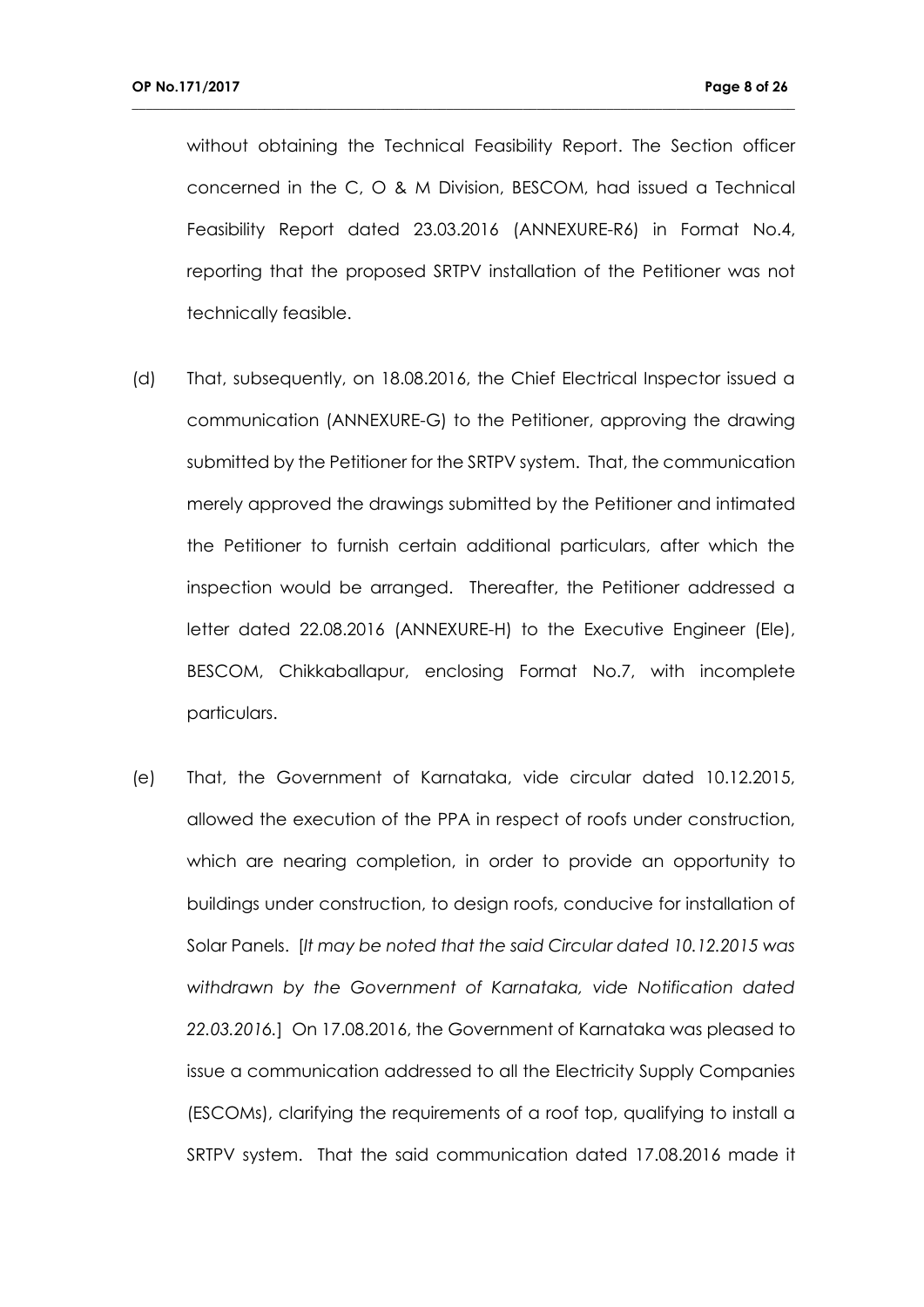clear that the Solar Panels must be mandatorily mounted in the space available on the roof top of the residential, commercial, institutional, industrial and other buildings, but the Solar Panels installed on the ground or ground mounted structures using steel, wood or concrete supports would not qualify for installation of the SRTPV system. Thereafter, on 30.08.2016, an inspection of the Petitioner's Plant was conducted by the Joint Inspection Team, deputed by the Corporate Office of the 1st Respondent (BESCOM) and it was found that the said Plant was not in conformity with the requirements for installation of the SRTPV system on a roof top. On 02.09.2016, a communication was issued to the Petitioner, informing him that, as per the Report of the joint Inspection Team, the Petitioner's structure was not feasible and it was in violation of the Orders of the Government of Karnataka. The Chief Electrical Inspector also intimated the said fact to the Petitioner, by his letter dated 15.09.2016 (ANNEXURE-R3).

**\_\_\_\_\_\_\_\_\_\_\_\_\_\_\_\_\_\_\_\_\_\_\_\_\_\_\_\_\_\_\_\_\_\_\_\_\_\_\_\_\_\_\_\_\_\_\_\_\_\_\_\_\_\_\_\_\_\_\_\_\_\_\_\_\_\_\_\_\_\_\_\_\_\_\_\_\_\_\_\_\_\_\_\_\_\_\_\_\_\_\_\_\_\_\_**

(f) That, signing of the PPA is contemplated only after completion of certain formalities set out in the Guidelines, which the Petitioner has failed to follow. That, in fact, based on the communication issued by the then Executive Engineer, it is found on the investigation within the Respondent-Company, that the then Executive Engineer had deviated from following certain procedures set out by the Company. That, therefore, on 06.07.2016 Notice was issued to the errant Officer and Charge Sheet was filed on 26.09.2016. Copies of the Notice dated 06.07.2016 and the Charge sheet dated 26.09.2016 are produced as ANNEXURES – R4 and R5, respectively.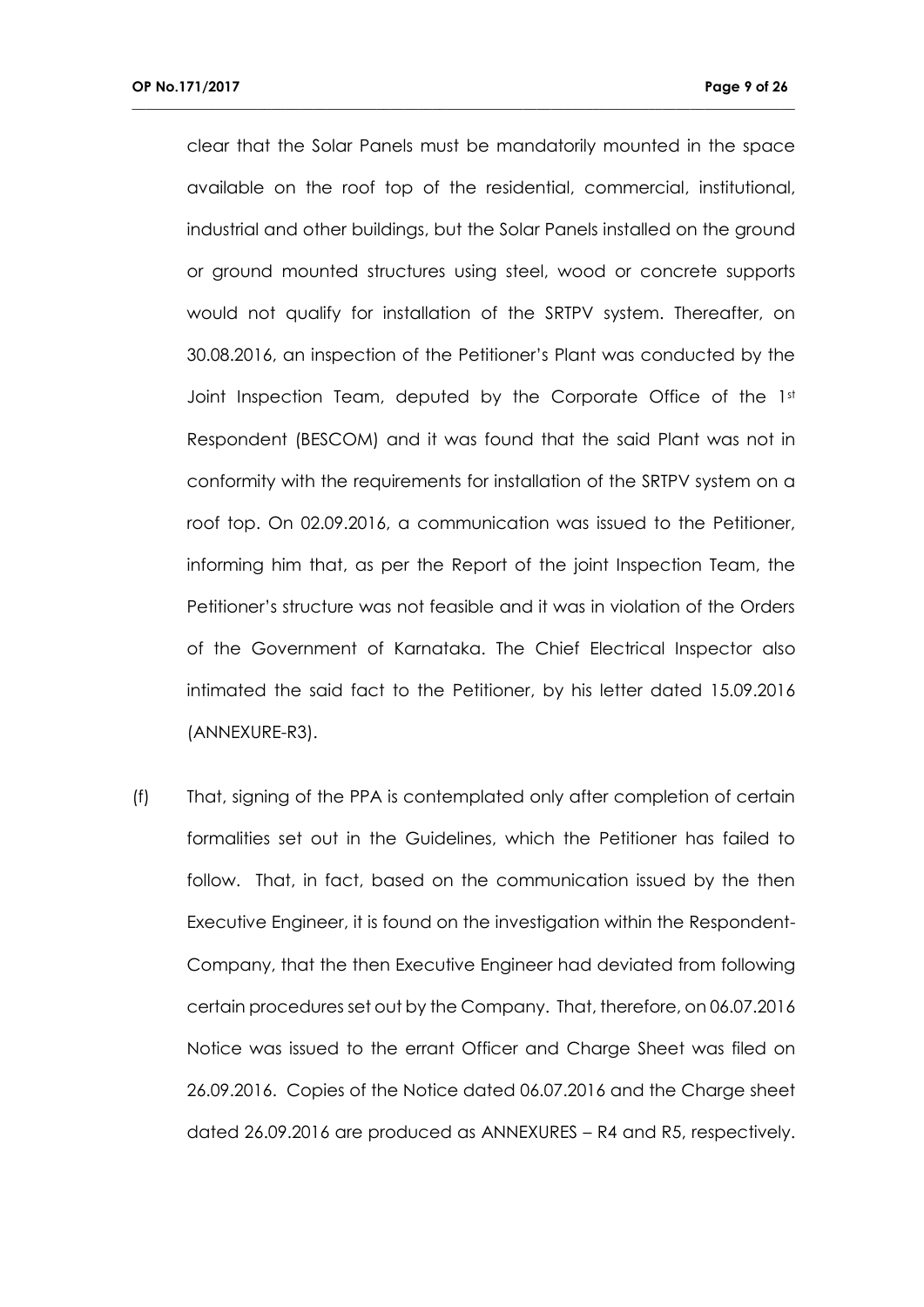That, this clearly indicates that the Petitioner has entered into a PPA by illegal actions and machinations, which are fraudulent in nature and with the clear intent to rig the procedure contemplated under the Guidelines.

- (g) That, attention of this Commission is also drawn to Clause 38 of the Consumer Guidelines for availing Grid connectivity issued by BESCOM, which clearly states that, the technical specification stated in the Guidelines are subject to change, without Notice. That, the Petitioner is well aware of the same. That, such being the case, the Order dated 17.08.2016 is one that is perfectly legal, as it only seeks to clarify the technical requirements of Solar Roof Top PV Power Plants.
- (h) That, however, the present capacity of the Transformer from where the power of the Petitioner's Unit will be evacuated, is only of 63 kVA capacity, hence it would not be possible to off-take the power proposed to be injected by the Petitioner at its Project site. That, this is also being clarified in the Feasibility Report dated 23.03.2016, copy of which is produced as ANNEXURE – R6.
- (i) That, it is also relevant to note that, unless the approval of the CEIG is obtained, the Respondent herein will not be able to synchronize the Petitioner's Unit in the Grid. That, for all Generating Plants above 10 KW, approval of CEIG is mandatory as per the Guidelines of the BESCOM and the Indian Electricity Rules, 1956. Copy of the Official Memorandum of BESCOM dated 28.10.2014 in this regard is produced as ANNEXURE – R7.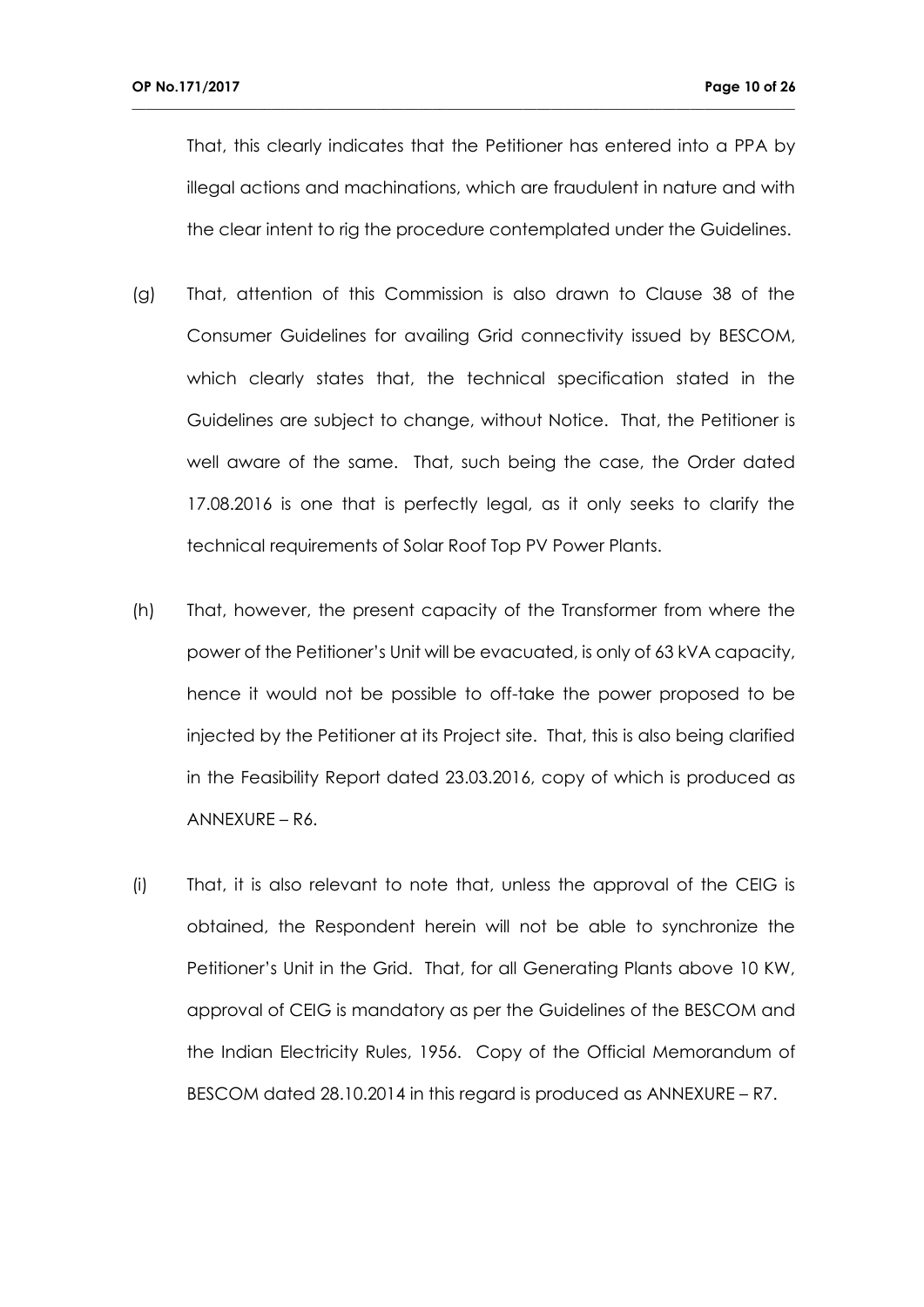(j) That attention of this Commission is also drawn to the letter addressed by the CEIG to the Petitioner dated 15.09.2016 wherein the Petitioner has been informed that this Plant does not conform to the safety requirement set out.

**\_\_\_\_\_\_\_\_\_\_\_\_\_\_\_\_\_\_\_\_\_\_\_\_\_\_\_\_\_\_\_\_\_\_\_\_\_\_\_\_\_\_\_\_\_\_\_\_\_\_\_\_\_\_\_\_\_\_\_\_\_\_\_\_\_\_\_\_\_\_\_\_\_\_\_\_\_\_\_\_\_\_\_\_\_\_\_\_\_\_\_\_\_\_\_**

(k) That, therefore, keeping it in mind, this Commission was pleased to fix a tariff of Rs.9.56 per unit for such Roof Top Plants, as opposed to fixing the tariff of Rs.6.51 per unit for generators having the main activity of generating Solar energy. That, the rationale behind fixing a higher tariff for SRTPV systems was to encourage the consumers of the utility to utilize their roof tops to generate power for self-consumption and thereby reduce the load on the utility. That, in the present case, perusal of the application furnished by the Petitioner would indicate that, the Petitioner has declared that the installation is a residential installation. That, the Gram Panchayat of G. Kottur has issued an Endorsement on 18.02.2016 indicating that the Petitioner is involved in horticulture / sheep rearing. That, however, on inspection by the concerned Officers of the Respondent on 25.08.2016, it was found that the said PV Panels are fixed on newly constructed steel structures and not on existing residential or other structures. That, the Inspection Report along with photographs clearly indicate that the Petitioner is neither involved in horticulture / sheep rearing nor has he installed the Panels on the residential premises, for which application is made. Copies of the Inspection Report with Photographs are produced as ANNEXURE – R8.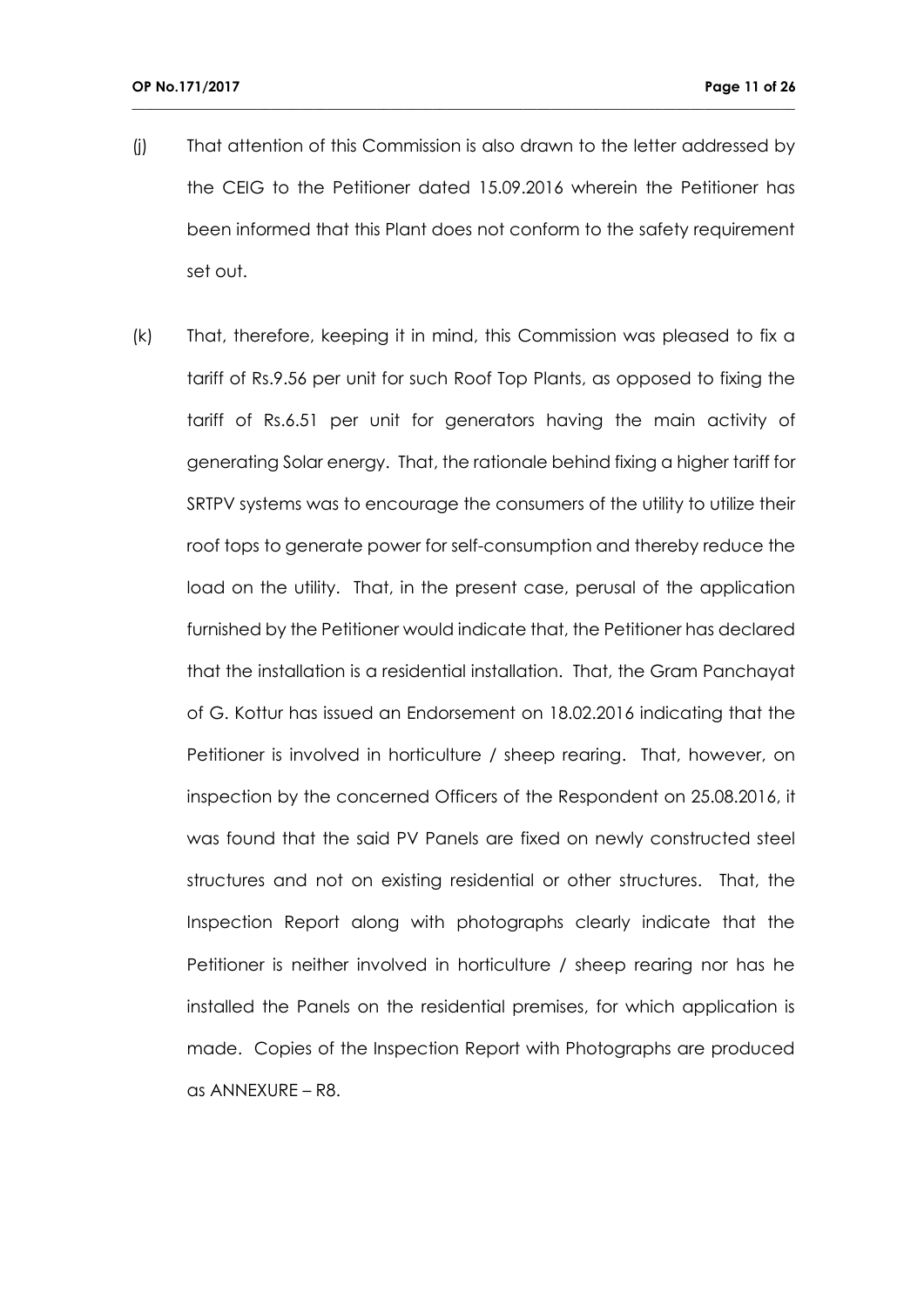(l) That, in the present case, the Petitioner has clearly violated the norms and has not complied with the requirements set out in the letter dated 17.08.2016. That, the allegation that the Respondents are raising hyper technical objections, is also untenable. That the Respondent has, therefore, issued the Notice dated 15.06.2017 bringing to the notice of the Petitioner all the violations. That the Petitioner has failed to set right the violations, and therefore, the Petitioner is not entitled to the tariff determined in the PPA, but, at best, the tariff determined by the Order of this Commission dated 07.11.2017. Copy of the said Order is produced as ANNEXURE – R9.

**\_\_\_\_\_\_\_\_\_\_\_\_\_\_\_\_\_\_\_\_\_\_\_\_\_\_\_\_\_\_\_\_\_\_\_\_\_\_\_\_\_\_\_\_\_\_\_\_\_\_\_\_\_\_\_\_\_\_\_\_\_\_\_\_\_\_\_\_\_\_\_\_\_\_\_\_\_\_\_\_\_\_\_\_\_\_\_\_\_\_\_\_\_\_\_**

(m) The Respondents have not denied the Petitioner approaching the Hon'ble High Court of Karnataka and the subsequent Orders passed in the Writ Petitions. Subsequent to the Orders of the Hon'ble High Court, the Respondents issued a Show Cause Notice dated 13.04.2017 to the Petitioner and received the reply dated 03.05.2017 of the Petitioner. On consideration of the same, the Respondents have issued a communication dated 15.06.2017 (ANNEXURE-X), terminating the PPA dated 14.03.2016. Aggrieved by the same the Petitioner, once again, filed a Writ Petition in W.P.No.37504/2017, before the Hon'ble High Court, which came to be dismissed as withdrawn, vide Order dated 22.09.2017. Thereafter, the Petitioner has filed the present Petition before this Commission.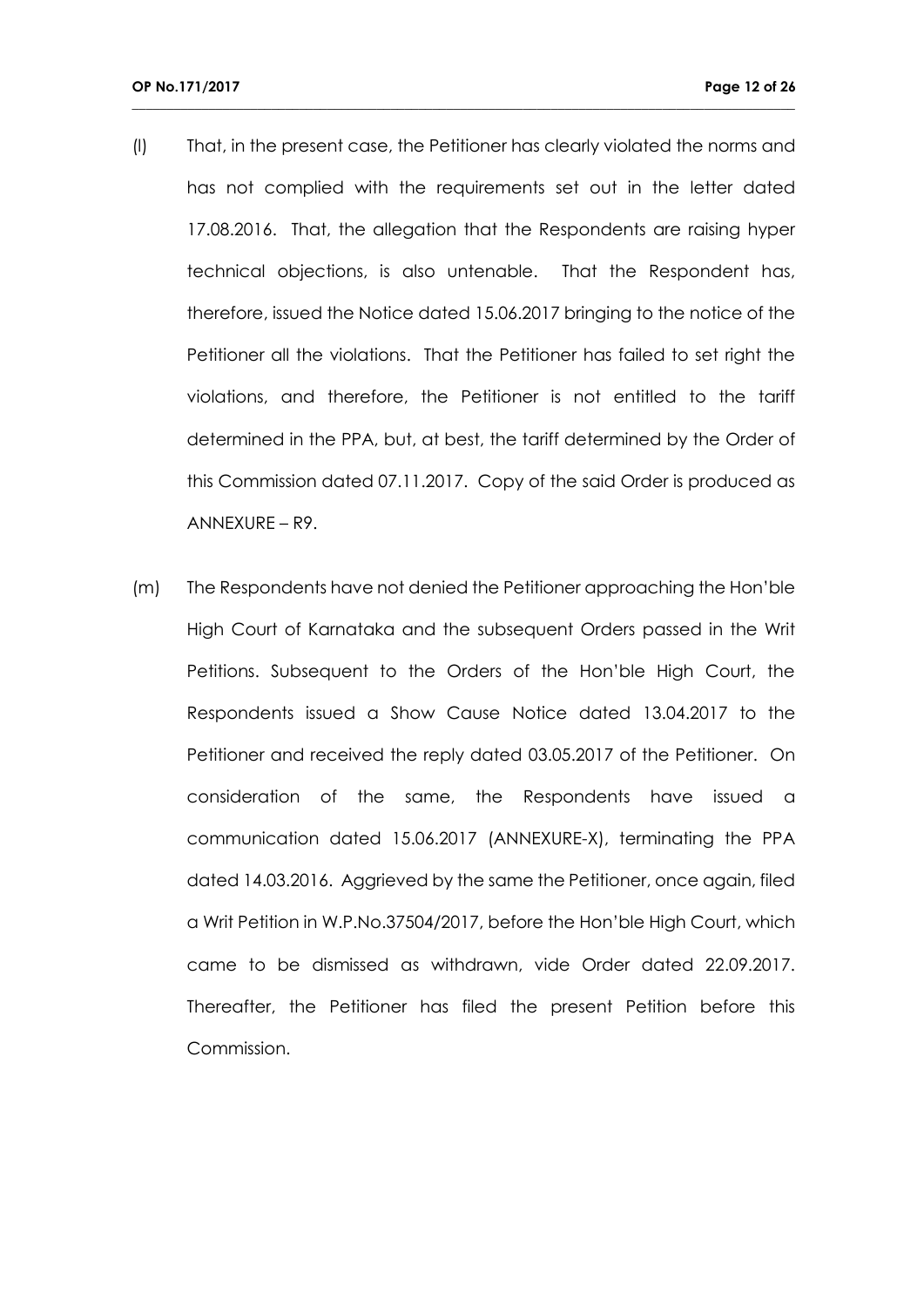4) Subsequent to filing of the objections by the Respondents, the Petitioner was given an opportunity to reply to the objections, but the Petitioner has not chosen to file any such reply.

- 5) During the course of the proceedings of the case, the Petitioner prayed for evacuation of the power from the SRTPV system, in question by the 1st Respondent (BESCOM), for which the Respondents had agreed to arrange for evacuation by 15.02.2018. Subsequently the Petitioner filed an Application, requesting to fix an interim tariff for the power evacuated. Accordingly, on 24.04.2018, this Commission fixed an interim tariff of Rs.3.57 per unit. In the Affidavit dated 20.03.2018, filed by the Petitioner in support of his Application for fixing the interim tariff, it is stated that, the Respondents have started evacuation of power from the SRTPV system installed by the Petitioner.
- 6) We have heard the learned counsel for the parties. From the pleadings on record and the rival contentions, the following issues would arise, for our consideration:
	- (1) Whether the PPA dated 14.03.2016 (ANNEXURE-C) is the outcome of the fraudulent acts of the Petitioner and Shri H.G. Ramesh, the then Executive Engineer(Ele), C,O&M Division, BESCOM, Chikkaballapur?
	- (2) Whether the communication dated 15.06.2017 (ANNEXURE-X), terminating the PPA dated 14.03.2016 (ANNEXURE-C) is valid?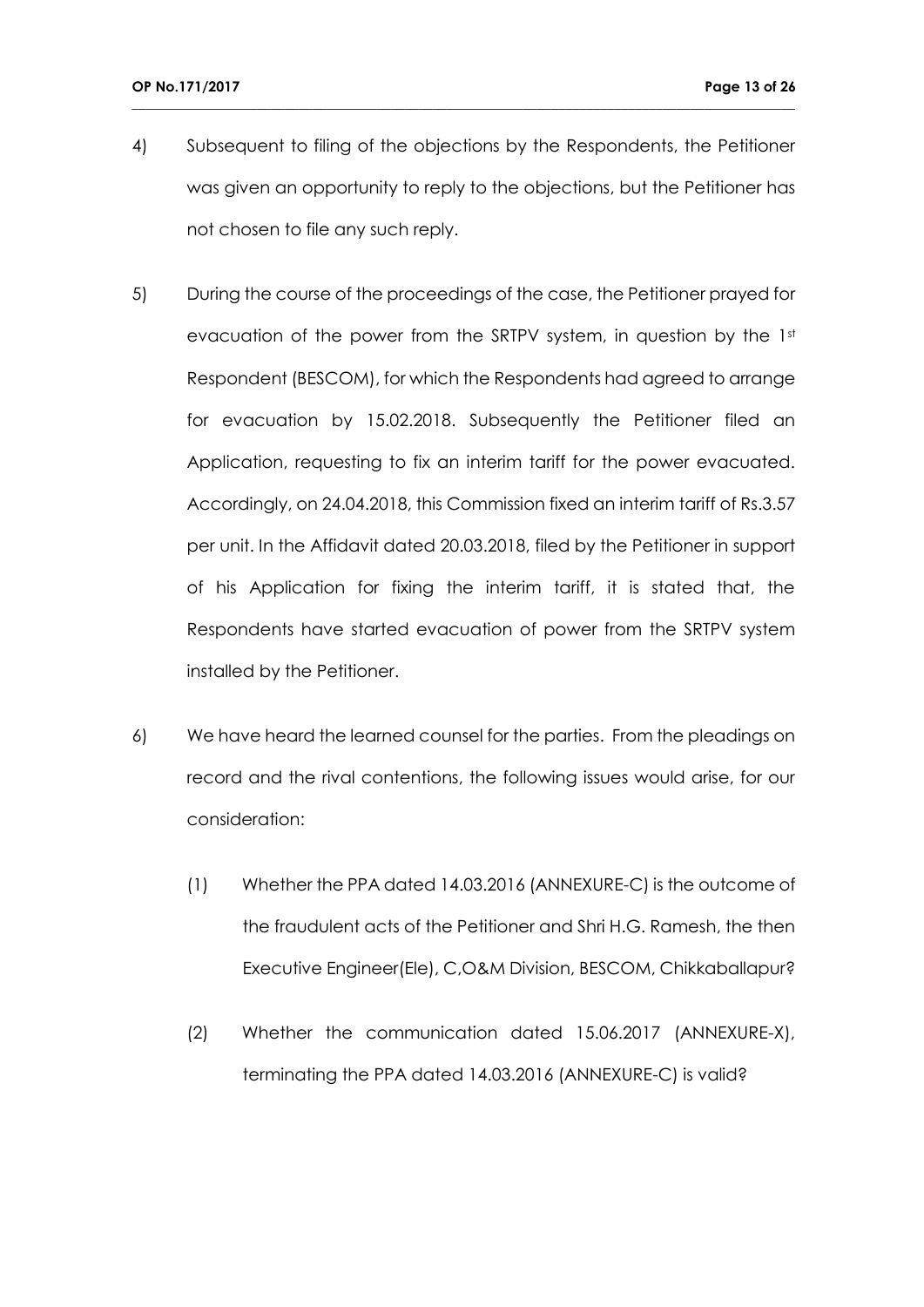(3) If Issue Nos.(1) and/or (2) are/is answered in the affirmative, whether the Petitioner could be allowed to operate his Solar Power Plant under net metering basis or otherwise, and if so, what should be the tariff and other terms applicable?

**\_\_\_\_\_\_\_\_\_\_\_\_\_\_\_\_\_\_\_\_\_\_\_\_\_\_\_\_\_\_\_\_\_\_\_\_\_\_\_\_\_\_\_\_\_\_\_\_\_\_\_\_\_\_\_\_\_\_\_\_\_\_\_\_\_\_\_\_\_\_\_\_\_\_\_\_\_\_\_\_\_\_\_\_\_\_\_\_\_\_\_\_\_\_\_**

- (4) What Order?
- 7) After considering the submissions of the learned counsel for the parties and the pleadings and material on record, our findings on the above issues are as follows:
- 8) **ISSUE No.(1):** *Whether the PPA dated 14.03.2016 (ANNEXURE-C) is the outcome of the fraudulent acts of the Petitioner and Shri H.G. Ramesh, the then Executive Engineer (Ele), C,O&M Division, BESCOM, Chikkaballapur?*
- (a) Before proceeding to consider the facts and the circumstances made out, for the consideration of Issue No.(1), we may note the important features of the SRTPV scheme and other relevant Circulars and Orders, prevalent during the relevant period, as follows:

(i) This Commission, by its Order dated 10.10.2013, determined the tariff at Rs.9.56 per unit for the Grid-connected Solar Power Projects, including the SRTPV Projects. In this Order, the SRTPV installation up to one MW was allowed. The State Government issued the Solar Policy dated 22.05.2014 and fixed a target for installation of 2400 MW capacity Grid-connected SRTPV installations. Pursuant to it, the Respondents launched the SRTPV Scheme on 07.11.2014, to encourage the Grid-connected SRTPV system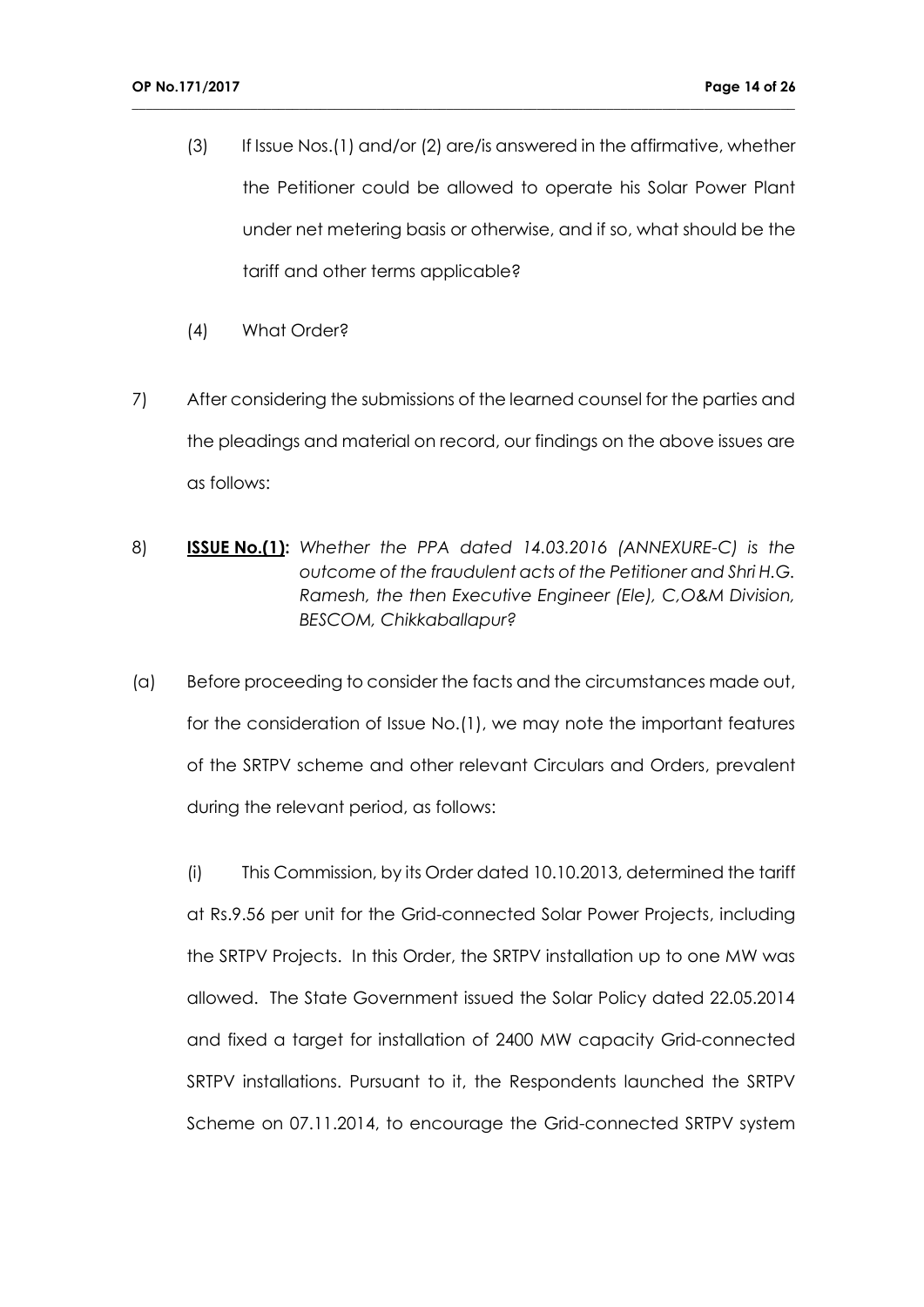on the roof tops of the consumers' buildings. A complete set of the SRTPV format is at ANNEXURE-R1. This Commission also approved a Standard Format of the PPA to be entered into between the Distribution Licensee and the consumer, vide Order dated 16.09.2014, supplementing the Guidelines. This Standard Format of PPA would make it clear that, the installation of the SRTPV system should be on the existing roof tops of the consumers.

**\_\_\_\_\_\_\_\_\_\_\_\_\_\_\_\_\_\_\_\_\_\_\_\_\_\_\_\_\_\_\_\_\_\_\_\_\_\_\_\_\_\_\_\_\_\_\_\_\_\_\_\_\_\_\_\_\_\_\_\_\_\_\_\_\_\_\_\_\_\_\_\_\_\_\_\_\_\_\_\_\_\_\_\_\_\_\_\_\_\_\_\_\_\_\_**

(ii) The State Government issued a Circular dated 10.12.2015, relaxing to some extent, the Guidelines issued for installation of the SRTPV system on the existing roof tops alone, by allowing the owner of the building, nearing completion, to file an application, seeking permission for installation of the SRTPV system on the roof top, at the same time while applying for electricity supply connection to the new building. The PPA to be executed, pursuant to it, would be governed by the tariff prevalent at that point of time, and within one year from the date of the PPA, the construction of the building and obtaining of power supply to that building, including the installation of the SRTPV system, must have been completed. In default, the subsequent tariff, in force, would be applicable.

(iii) This Circular dated 10.12.2015 of the State Government, was withdrawn by the Government, vide Government Order dated 22.03.2016.

(iv) The Government of Karnataka issued a Government Order bearing No.EN 70 VSC 2015, dated 28.03.2016, reminding that the SRTPV system should be allowed to be installed on the existing building and directing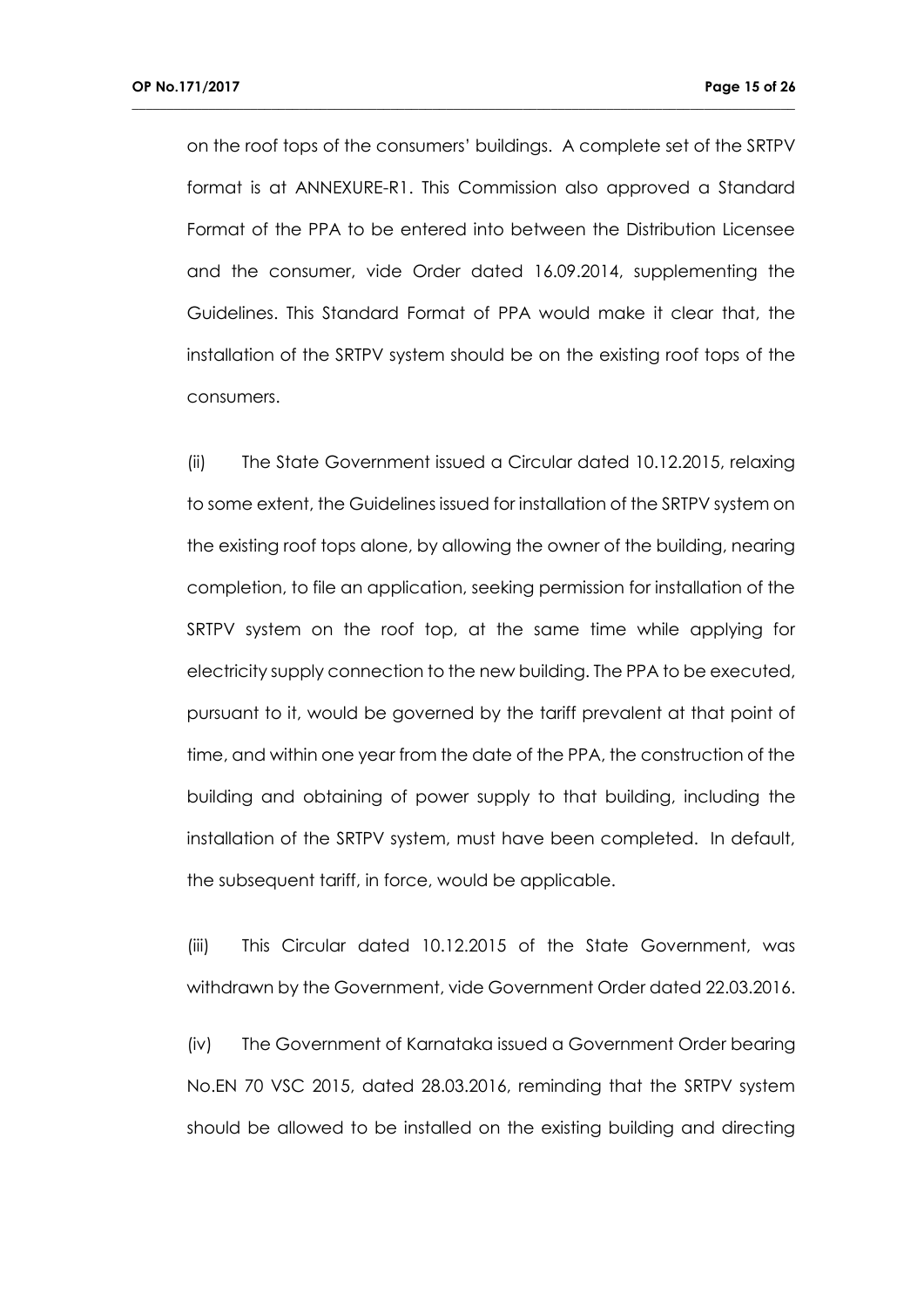that the height of the roof should not be less than ten feet from the ground and that the capacity of the SRTPV system, under net metering, should not exceed the sanctioned load of the consumer's installation. On the same day, i.e., on 28.03.2016, the 1st Respondent (BESCOM) has issued a Circular to all its Executive Engineers, to adhere to the guidelines given in the Government Order dated 28.03.2016.

**\_\_\_\_\_\_\_\_\_\_\_\_\_\_\_\_\_\_\_\_\_\_\_\_\_\_\_\_\_\_\_\_\_\_\_\_\_\_\_\_\_\_\_\_\_\_\_\_\_\_\_\_\_\_\_\_\_\_\_\_\_\_\_\_\_\_\_\_\_\_\_\_\_\_\_\_\_\_\_\_\_\_\_\_\_\_\_\_\_\_\_\_\_\_\_**

(b) The Consumer Guidelines are subject to the Orders issued by this Commission and also the Circulars and Orders issued by the Government of Karnataka. From the Consumer Guidelines, and the Orders of this Commission as well as the Circulars and Orders of the Government of Karnataka, the important features for installation of the SRTPV system, prevalent during the relevant point of time, may be summed up as follows:

The SRTPV system should be installed on the existing roof top. The area required for the installation of 1 kWp capacity SRTPV system was approximately 100 Sq.Feet. Therefore, if the area of the roof top was vast, the installation of the SRTPV system could have been up to 1 MW. The Government of Karnataka Circular dated 10.12.2015 allowed to apply for installation of the SRTPV system on the roof top of new buildings, under construction, while applying for electricity supply connection to the new buildings. This relaxation, allowed to the buildings under construction, was withdrawn by the Government, vide Government Order dated 22.03.2016. Therefore, subsequent to 22.03.2016, the application for installation of the SRTPV system should be made only in respect of the existing roof tops of a consumer, who has already obtained the electricity supply. The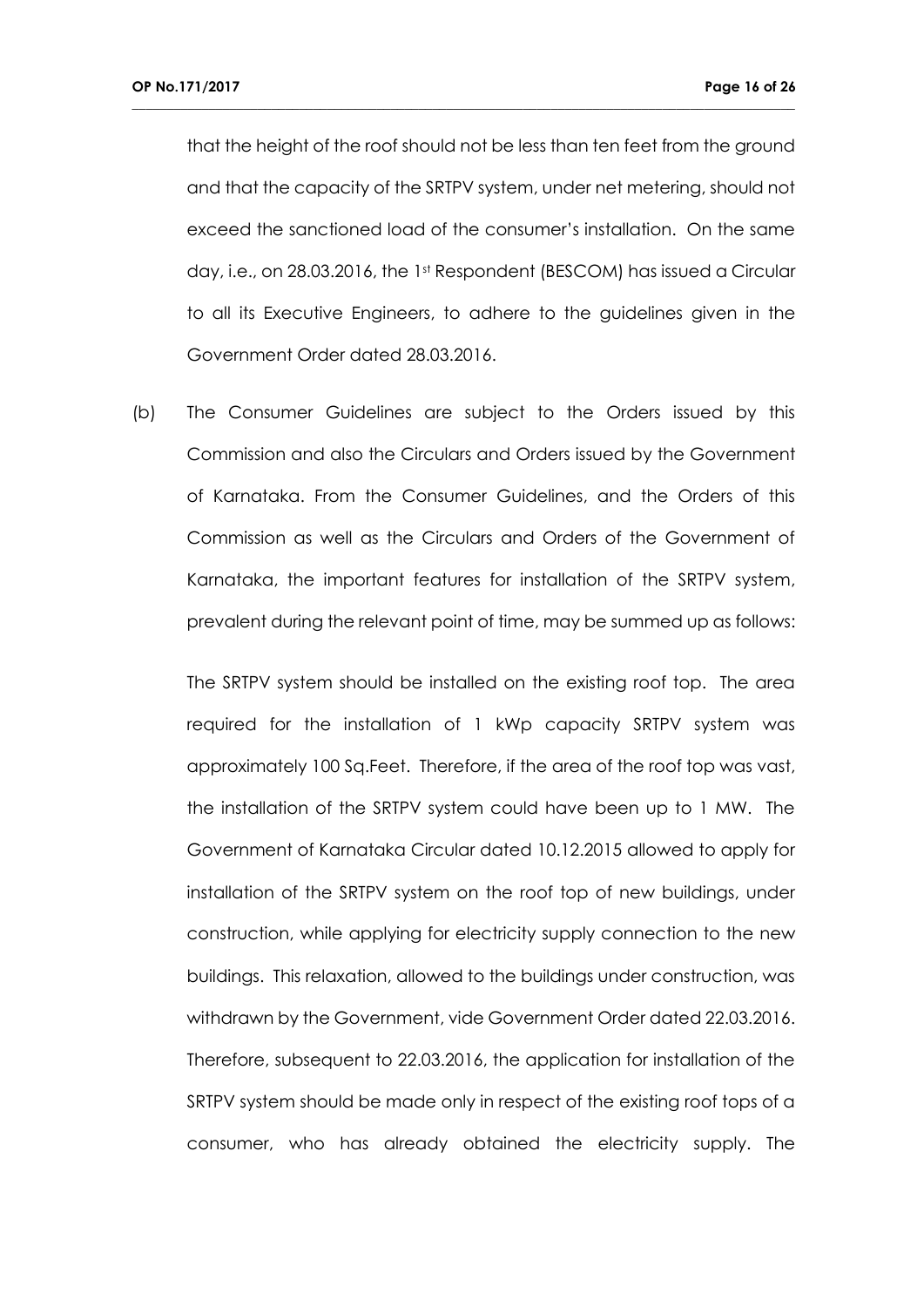Government Order dated 28.03.2016, restricted the capacity of the SRTPV system to the sanctioned load of the installation of the consumer. This Commission, by the Genetic Tariff Order dated 02.05.2016, reduced the tariff and also restricted the capacity of the SRTPV installation, as noted above.

- (c) Now, we will proceed to discuss the evidence and material on record, for consideration of Issue No.(1).
- (d) The PPA (ANNEURE-C) has come into existence on 14.03.2016. As on this day, there was no application filed by the Petitioner, requesting for permission to install the SRTPV system. The procedure prescribed shows that, a person, desirous of installing a SRTPV system, shall make an application, on payment of the prescribed fee and thereafter, the Revenue verification (Format-3) and Technical Feasibility Report (Format-4) are to be obtained. If the Technical Feasibility Report is in the affirmative, then only approval for the installation of the SRTPV system is to be issued, either in Format-5 (for LT consumers) or in Format-6 (for HT consumers), as the case may be. Only after issuance of the approval for installation of the SRTPV system, the applicant could proceed with the installation works. Before submitting the Work Completion Report and after obtaining the approval for installation of the SRTPV system, the PPA is to be executed. It is evident from the above facts that, the PPA (ANNEXURE-C) was executed, in violation of the procedure prescribed for executing the PPA.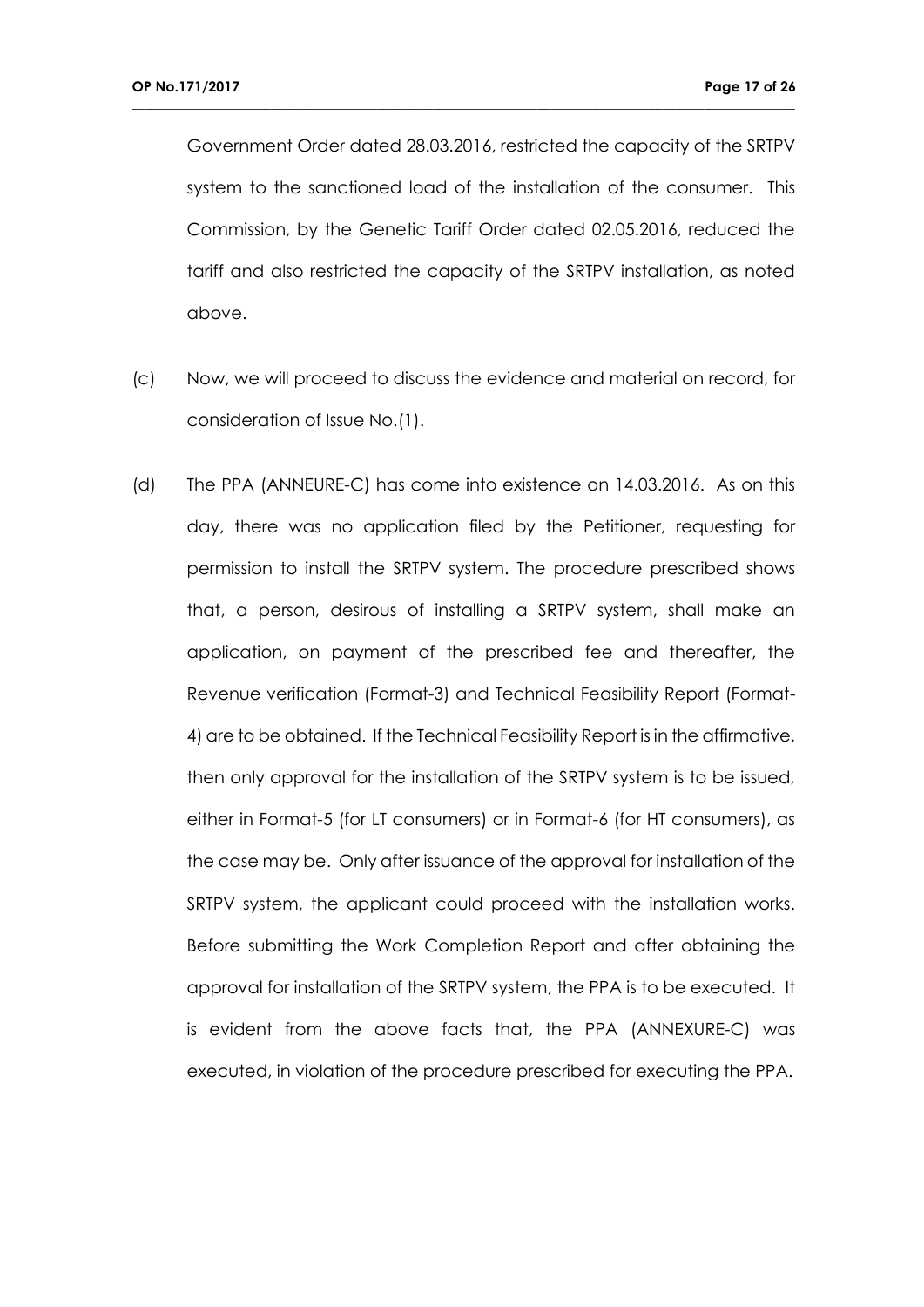(e) The Petitioner has filed the application, requesting for permission for installation of the SRTPV system (ANNEXURE-B), without mentioning the date of application. The Respondent has stated that, it was received on 19.03.2016. The application does not show that the request for installation of the SRTPV system was on the existing roof. The PPA shows that, the installation of the SRTPV system, would be on the roof of an under construction building. The Respondent has produced the Feasibility Report dated 23.03.2016 (ANNEXURE-R6), issued by the Section Officer concerned, disclosing that the proposed SRTPV installation of the Petitioner was not technically feasible. The Executive Engineer (Ele), C,O&M Division, BESCOM, Chikkaballapur has issued the approval letter dated 19.03.2016 (ANNEXURE-D), for installation of 500 kWp capacity SRTPV system. The Respondent has stated that, this approval letter (ANNEXURTE-D) was issued before obtaining the Feasibility Report from the Section Officer concerned. The Petitioner has not denied this fact or has not given any explanation for it, by way of filing a Rejoinder. The Petitioner has filed a Receipt dated 19.03.2016, for having paid a sum of Rs.5,000/- towards the SRTPV fees. In Format-7, produced along with ANNEXUTRE-H dated 22.08.2016, the Petitioner states that this amount of Rs.5,000/-, which was paid on 19.03.2016, relates to facilitation fee, to be paid towards inspection of the installation of the SRTPV system. Therefore, one can infer that, the Petitioner has not produced any evidence to show the date on which he paid the registration fee for having filed the application. From the above facts, it is clear that, the execution of the PPA on 14.03.2016 was in contravention of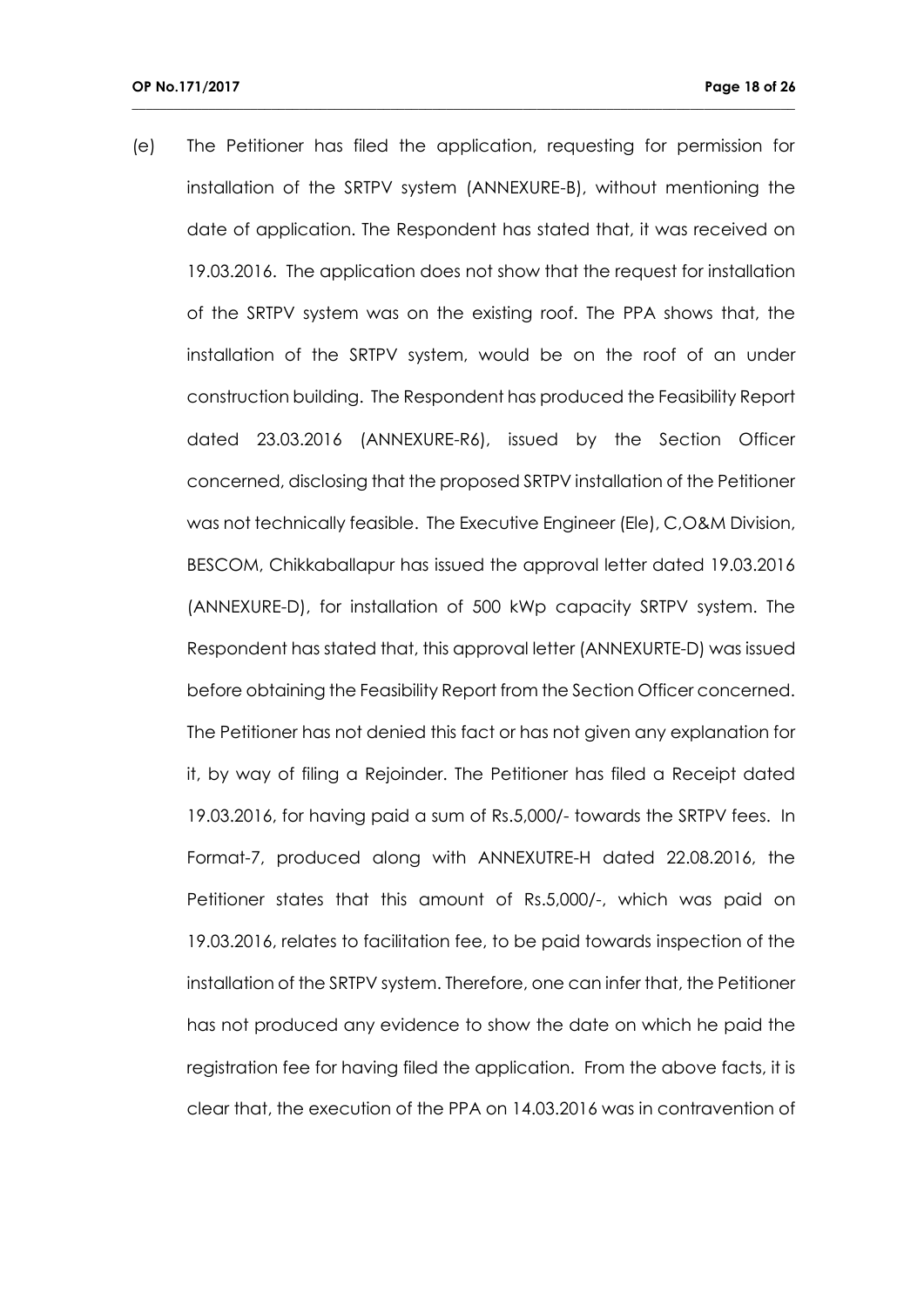the Consumer Guidelines. One can also infer that, this was not due to a *bonafide* mistake.

**\_\_\_\_\_\_\_\_\_\_\_\_\_\_\_\_\_\_\_\_\_\_\_\_\_\_\_\_\_\_\_\_\_\_\_\_\_\_\_\_\_\_\_\_\_\_\_\_\_\_\_\_\_\_\_\_\_\_\_\_\_\_\_\_\_\_\_\_\_\_\_\_\_\_\_\_\_\_\_\_\_\_\_\_\_\_\_\_\_\_\_\_\_\_\_**

(f) Clause b. of the Preamble of the PPA states that, it relates to the roof of a building under construction. As already noted, for such roof top of a building under construction, the application for installing the SRTPV system could be made, while applying for power connection to the newly constructed building. It may be noted that, an application for power supply to the newly constructed building could be made, only after the structure of the building is completed. After filing the application, the Technical Feasibility Report is to be obtained and if the installation of the SRTPV system is feasible, then approval for installation of the SRTPV system is to be issued and only thereafter, the PPA is to be executed. In the present case, the building plan was prepared on 09.03.2016 and it was submitted to the Panchayath Development Officer (PDO) of the Panchayath Office, for approval. It is not the case of the Petitioner that, the structure was ready on or before 22.03.2016, the date on which the Government, by its Government Order dated 22.03.2016, withdrew the earlier Circular dated 10.12.2015. We are of the considered opinion that, the Petitioner could not have completed the structure on or before 22.03.2016, which would have enabled him to file the application for grant of power supply to that newly constructed building. It can also be noted that, on 28.03.2016, the Government of Karnataka issued a Government Order restricting the capacity of the SRTPV system installation to the sanctioned load of the consumer's installation.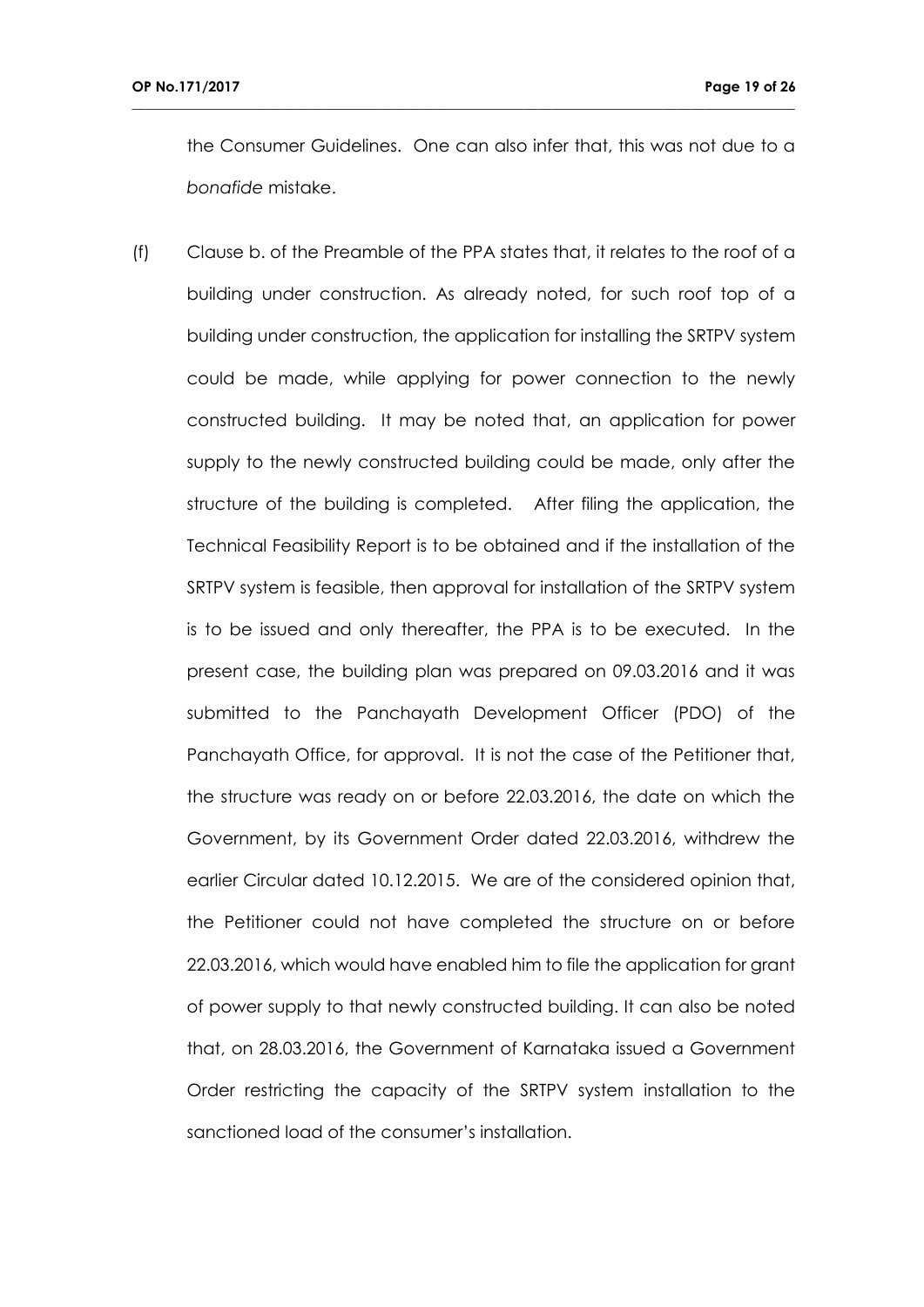(g) In case, the PPA of the Petitioner could not have been executed, legally, before 28.03.2016, the capacity of the SRTPV system of the Petitioner would have been restricted to the sanctioned load of that building of the Petitioner. It was in the public domain that, this Commission had issued a Discussion Paper on 16.11.2015, proposing to reduce the tariff, as well as to restrict the capacity of the SRTPV system installation to the sanctioned load.

- (h) The above facts and circumstances of the case would lead to an inference that, the PPA dated 14.03.2016 is the outcome of the fraudulent acts of the Petitioner and the then Executive Engineer (Ele) concerned, created in violation of the procedure prescribed.
- (i) The 1st Respondent (BESCOM) is a legal person, functioning through its officials, under the delegated powers. The Executive Engineers (Ele), C, O&M Division of the 1<sup>st</sup> Respondent (BESCOM) were authorized to sign the PPA, on behalf of the BESCOM, in respect of the SRTPV system installations of 50 kWp and above, and they had to issue the approval for installation of the SRTPV system, after following the procedure set in the Guidelines and the instructions issued by the Government as well as this Commission. The then Executive engineer (Ele) concerned has contravened the Guidelines issued and has illegally executed the PPA in question. It is not shown by the Petitioner that, the PPA could have been executed before 28.03.2016. Such PPA is not binding on the 1st Respondent (BESCOM)
- (j) Therefore, we answer Issue No.(1), in the affirmative.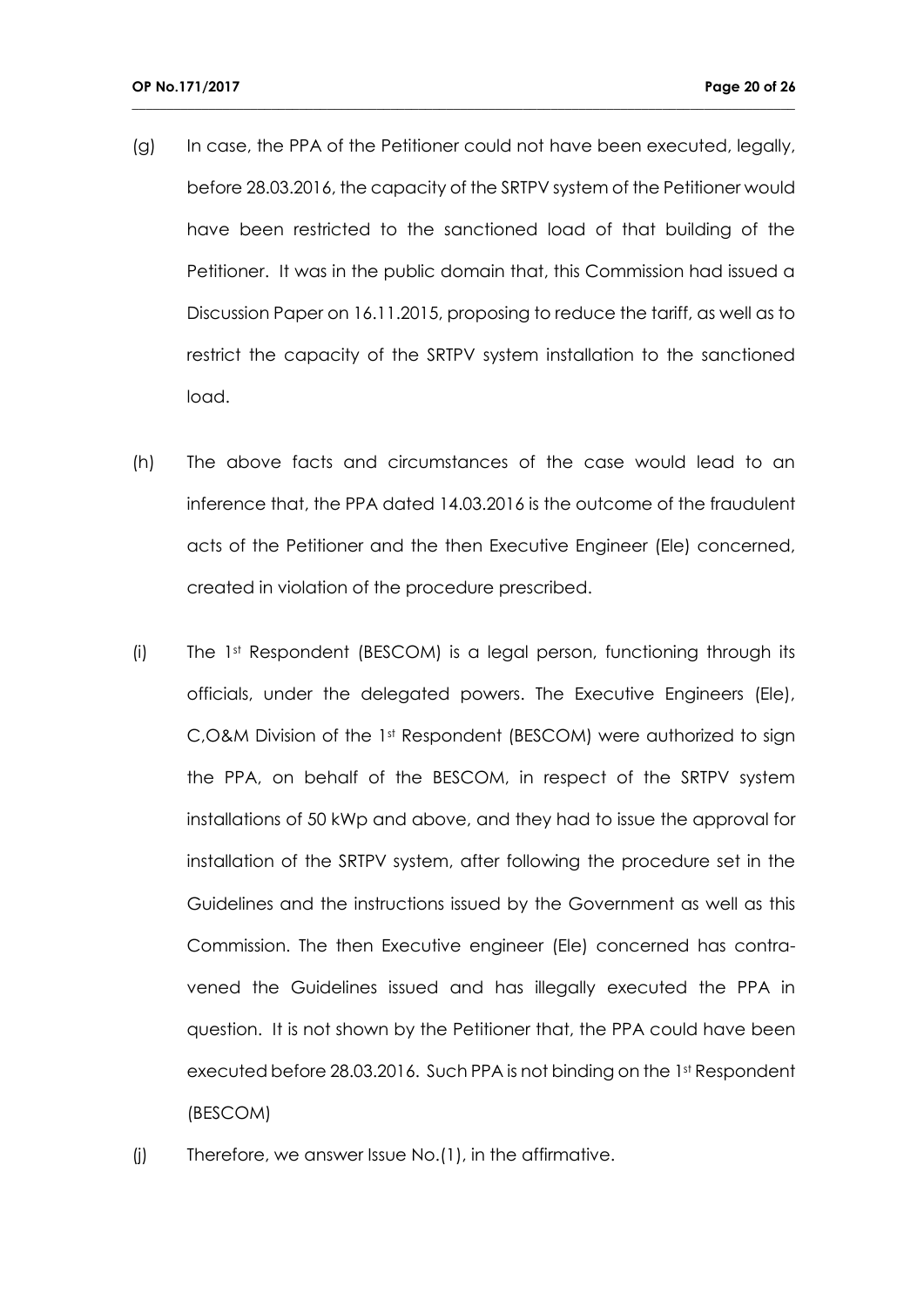9) **ISSUE No.(2):** *Whether the communication dated 15.06.2017 (ANNEXURE-X), terminating the PPA dated 14.03.2016 (ANNEXURE-C) is valid?*

- (a) The communication dated 15.06.2017 (ANNEXURE-X) has terminated the PPA dated 14.03.2016. This communication, terminating the PPA, was preceded by the issuance of a Show Cause Notice dated 13.04.2017 (ANNEXURE-S) and consideration of the reply dated 06.05.2017 (ANNEXURE-T) of the Petitioner.
- (b) The 1st Respondent (BESCOM) is entitled to establish the invalidity of the PPA in question, for the reasons stated while discussing Issue No.(1) above, apart from the grounds stated in the Show Cause Notice dated 13.04.2017. Therefore, it may not be necessary to consider the validity of the communication dated 15.06.2017 (ANNEXURTE-X), terminating the PPA, as the same was not found to be not binding on the  $1<sup>st</sup>$  Respondent (BESCOM).
- (c) We have gone through the Show Cause Notice and the replies furnished by the Petitioner to the said Show Cause Notice. It appears to us that, the replies furnished by the Petitioner, in response to the grounds urged at Sl.Nos.3, 5 and 8 of the Show Cause Notice dated 13.04.2017, are not acceptable.
- (d) In Ground No.3 of the Show Cause Notice, it is stated that the SRTPV system was not commissioned within 180 days, as stipulated, from 19.03.2016, i.e., the date of approval for installing the SRTPV system (ANNEURE-D). The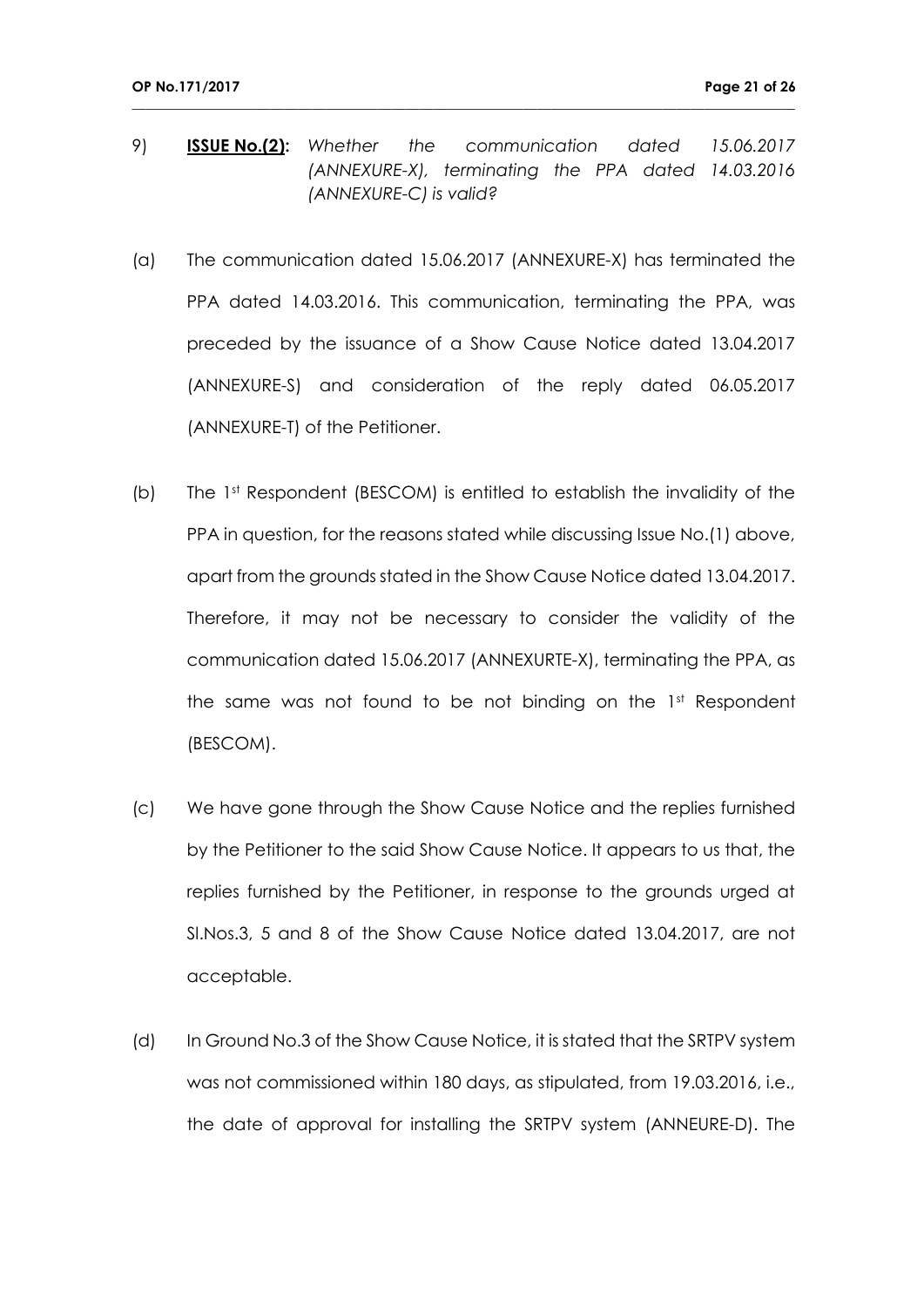Petitioner has contended that, he had submitted the Work Completion Report in Format-7 dated 22.08.2016 (ANNEXURE-H), and within three days from the date of submission of the Work Completion Report, the Project should have been synchronized as per the Guideline. The approval letter dated 19.03.2016 (ANNEXURE-D) stipulates that the Project should have been completed within 180 days from the date of the aforesaid approval letter, which would end on 15.09.2016. It can be seen that, the SRTPV system installation should have been inspected by the Chief Electrical Inspector before submitting the Work Completion Report. Admittedly, the installation of the Petitioner was not inspected by the Chief Electrical Inspector on or before 22.08.2016. In the Work Completion Report, the Petitioner has left blank, the relevant column relating to the inspection and approval of the Chief Electrical Inspector. It can be seen that, the Chief Electrical inspector had approved the drawings pertaining to the SRTPV system on 18.08.2016. Under this letter, it was instructed to complete the installation of the SRTPV system as per the approved drawings and thereafter, to apply for inspection by the Chief Electrical Inspector. The Petitioner has not produced any such Inspection Report of the Chief Electrical Inspector, on or before 15.09.2016, the deadline prescribed for commissioning the SRTPV system.

**\_\_\_\_\_\_\_\_\_\_\_\_\_\_\_\_\_\_\_\_\_\_\_\_\_\_\_\_\_\_\_\_\_\_\_\_\_\_\_\_\_\_\_\_\_\_\_\_\_\_\_\_\_\_\_\_\_\_\_\_\_\_\_\_\_\_\_\_\_\_\_\_\_\_\_\_\_\_\_\_\_\_\_\_\_\_\_\_\_\_\_\_\_\_\_**

(e) In Ground No.5 of the Show Cause Notice, it is alleged that the Petitioner had taken more number of PPAs of the capacity of 500 kWp, in respect of Sy.No.192/2, splitting the capacity at the same location. The 1st Respondent (BESCOM) has stated that, the Petitioner had filed as many as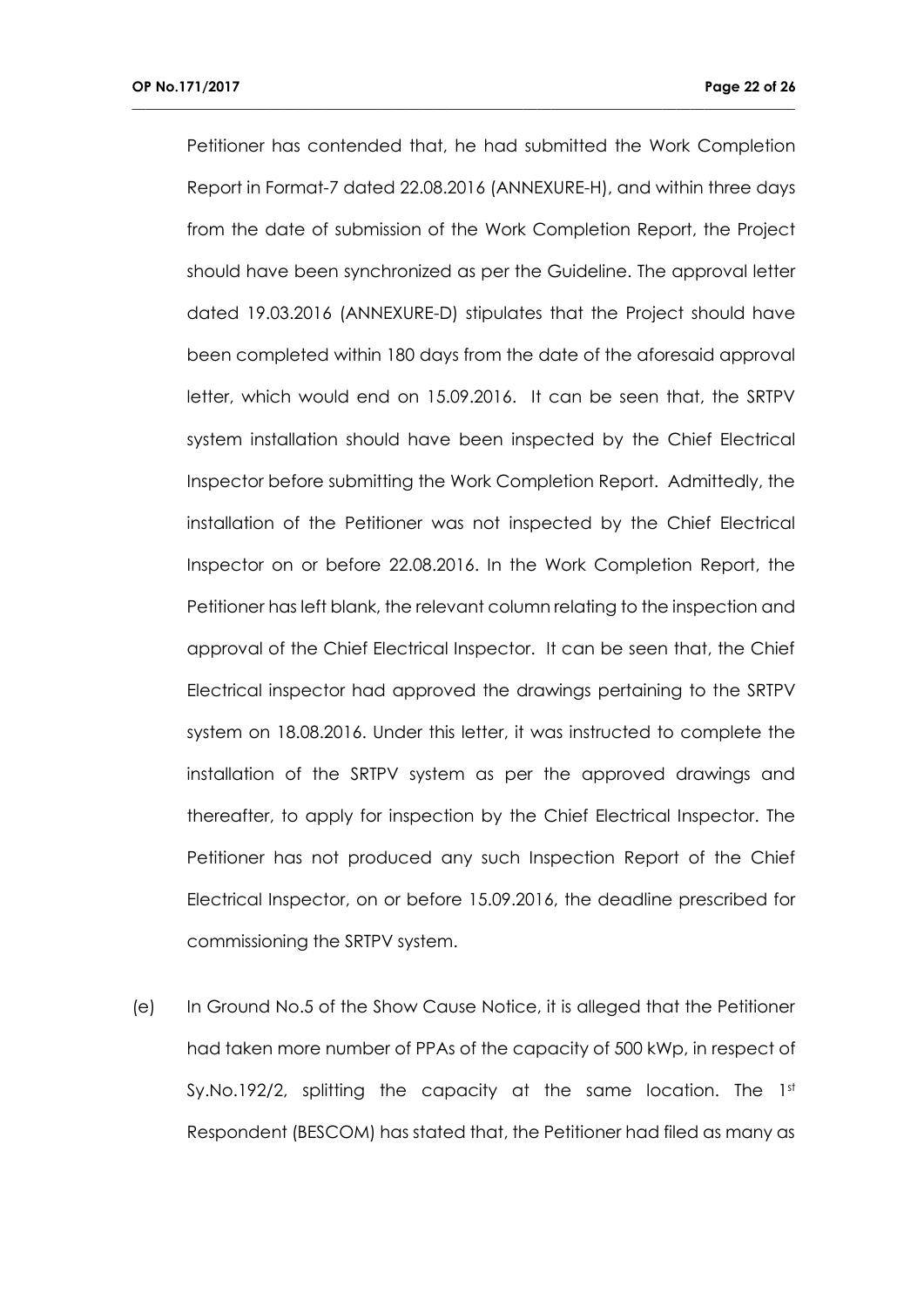five applications, seeking permission for installation of the SRTPV systems and five PPAs had been executed. The reply furnished by the Petitioner does not disclose any satisfactory answer for it. The Petitioner has stated that, Sy.No.192/2 was a joint family land and one RR No.VHP-196 was in the name of the Petitioner and he had applied for additional power supply, to get the additional meters. As already noted while discussing Issue No.(1) above, before construction of the building or the structure is completed, the application for power supply could not have been made and application for permission, to install the SRTPV system, could not have been made. Therefore, one can infer that, execution of so many PPAs, by the Petitioner, was done with an ulterior motive.

- (f) In Ground No.8 of the Show Cause Notice, it is stated that, the structure put up by the Petitioner was not a roof top, on which the SRTPV system could not have been allowed, as per the Guidelines. It is found from the Joint Inspection Report dated 31.05.2017 that, it was only a ground mounted structure, there being no horticulture or sheep rearing activities, beneath the roof top. Therefore, the structure in question cannot be treated as 'roof top', but should be treated only as a ground mounted structure.
- (g) Therefore, we are of the considered opinion that, the communication dated 15.06.2017, terminating the PPA dated 14.03.2016, is valid.
- (h) For the above reasons, we answer Issue No.(2), in the affirmative.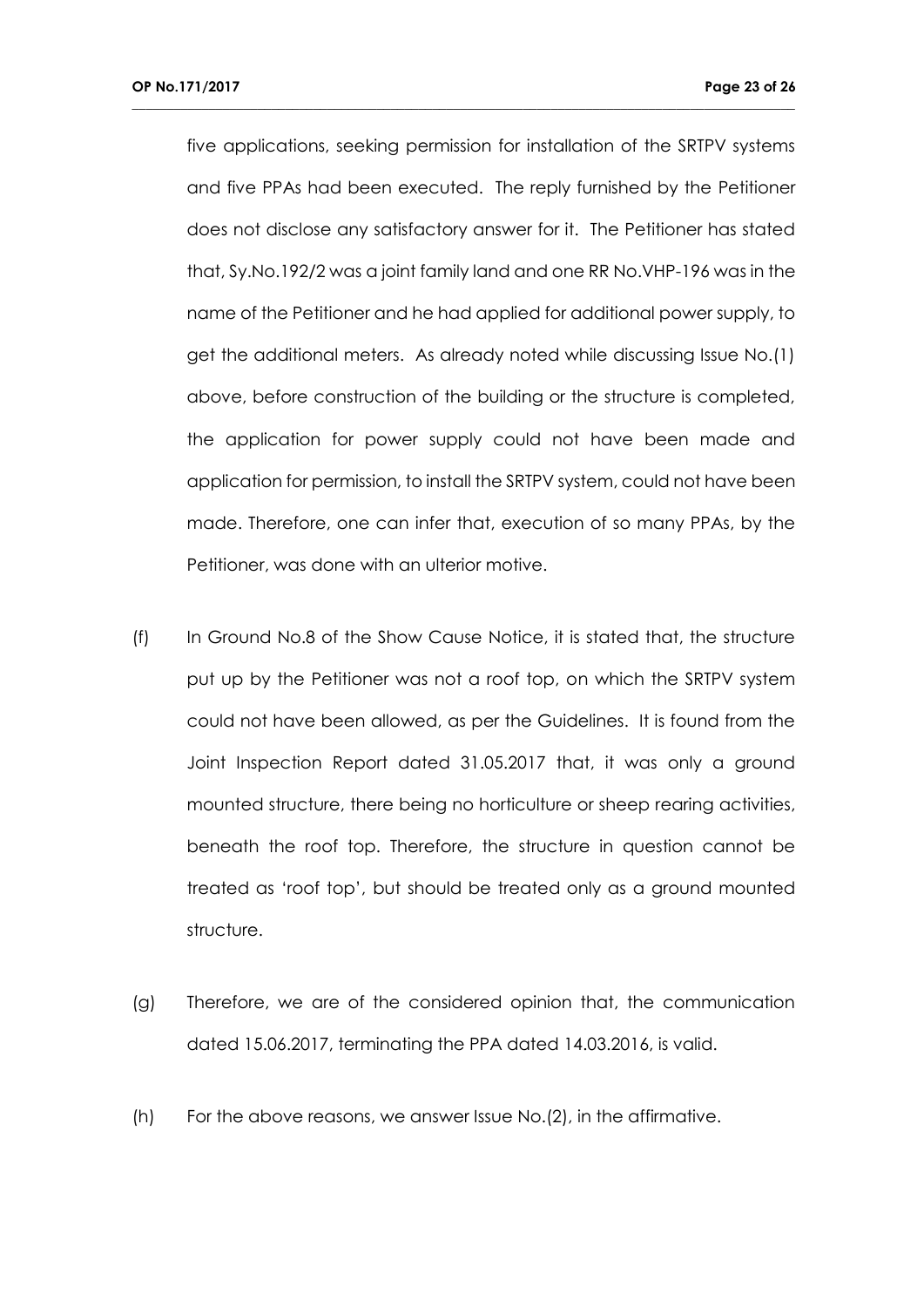10) **ISSUE No.(3):** *If Issue Nos.(1) and/or (2) are/is answered in the affirmative, whether the Petitioner could be allowed to operate his Solar Power Plant under net metering basis or otherwise, and if so, what should be the tariff and other terms applicable?*

- (a) We have held Issue Nos.(1) and (2) above, in the affirmative. Therefore, the Petitioner is not entitled to inject energy into the Grid under the PPA dated 14.03.2016 (ANNEXURE-C), nor for the tariff agreed to under the said PPA.
- (b) This Commission has passed the Order dated 07.11.2017 *In the matter of: Tariff Order for SRTPV Plants violating the norms specified for implementation of the SRTPV Plants*, for giving relief to the consumers, who install the SRTPV systems, in violation of the specified norms. Before passing the said Order, it was brought to the notice of the Commission that, a large number of PPAs, executed in respect of the SRTPV Projects have been terminated or in the process of being terminated for reasons like, not commissioned within stipulated time, extension of the roof area of the existing building in violation of the terms of the PPA/sanction order or the roof on which the SRTPV Plant is installed is not a building, as specified by the State Government, etc. It was also brought to the notice of the Commission that, such consumers have come forward to commission the SRTPV Plants at rates different from that agreed in the PPAs. The Commission noted that, the synchronization of such SRTPV Plants, involving large investments would be in the larger public interest. For the said reasons, the Order dated 07.11.2017 was passed. The 1st Respondent (BESCOM) has produced the said Order at ANNEXTE-R9. The learned counsel for the 1st Respondent (BESCOM) submitted that, as per the said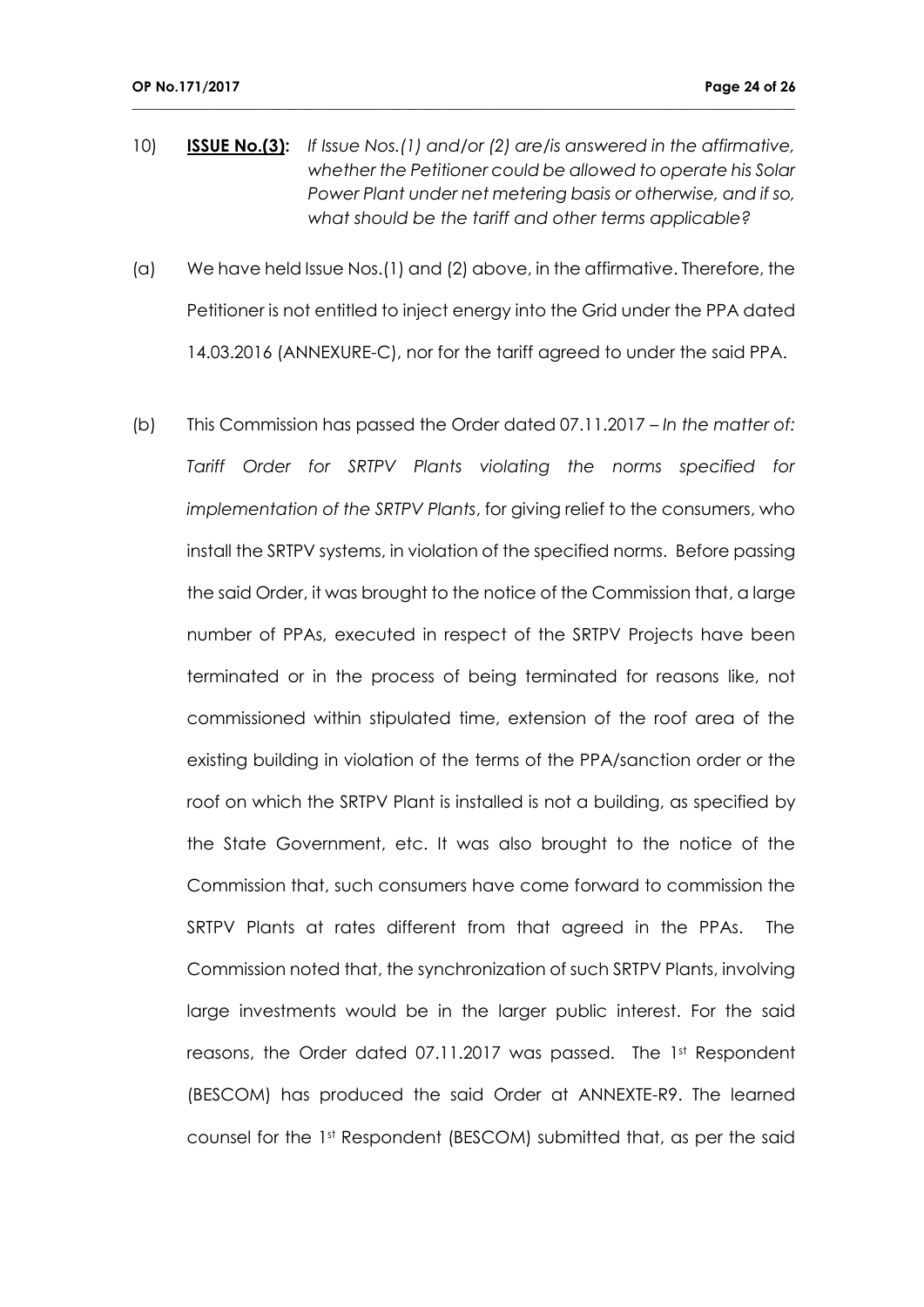letter, the tariff of Rs.3.57 per unit, being the notified APPC for FY18, may be allowed for the term of the PPA, subject to the Petitioner entering into a fresh PPA. As per the Order passed by this Commission, during the pendency of this proceedings, the SRTPV system has been commissioned and the energy is being injected into the Grid by the Petitioner, at the interim tariff of Rs.3.57 per unit.

**\_\_\_\_\_\_\_\_\_\_\_\_\_\_\_\_\_\_\_\_\_\_\_\_\_\_\_\_\_\_\_\_\_\_\_\_\_\_\_\_\_\_\_\_\_\_\_\_\_\_\_\_\_\_\_\_\_\_\_\_\_\_\_\_\_\_\_\_\_\_\_\_\_\_\_\_\_\_\_\_\_\_\_\_\_\_\_\_\_\_\_\_\_\_\_**

(c) Therefore, we answer Issue No.(3), as per the final Order below.

### 11) **ISSUE No.(4):** *What Order?*

For the foregoing reasons, we pass the following:

## **ORDER**

- (a) It is declared that, the Petitioner is not entitled to any of the reliefs, sought for, on the grounds urged in the Petition;
- (b) The Petitioner shall be paid a tariff of Rs.3.57 (Rupees Three and Paise Fifty Seven only) per unit under net metering, for the electricity generated and injected from his Solar Power Plant, for a period of 25 (twenty five) years, from the date of commissioning of the Plant, upon entering into an appropriate fresh PPA with the 1st Respondent (BESCOM), within 4 (four) weeks from the date of this Order;
- (c) The Petitioner shall be at liberty to sell the electricity, generated from his Solar Power Project, to third parties, if he fails to execute a fresh PPA, as mentioned above;
- (d) If the Petitioner chooses not to execute a fresh PPA, as mentioned above, then he shall not be entitled to inject the energy into the Grid, after 4 (four) weeks from the date of this Order, without obtaining approval for open access, for sale of energy to third parties; and,